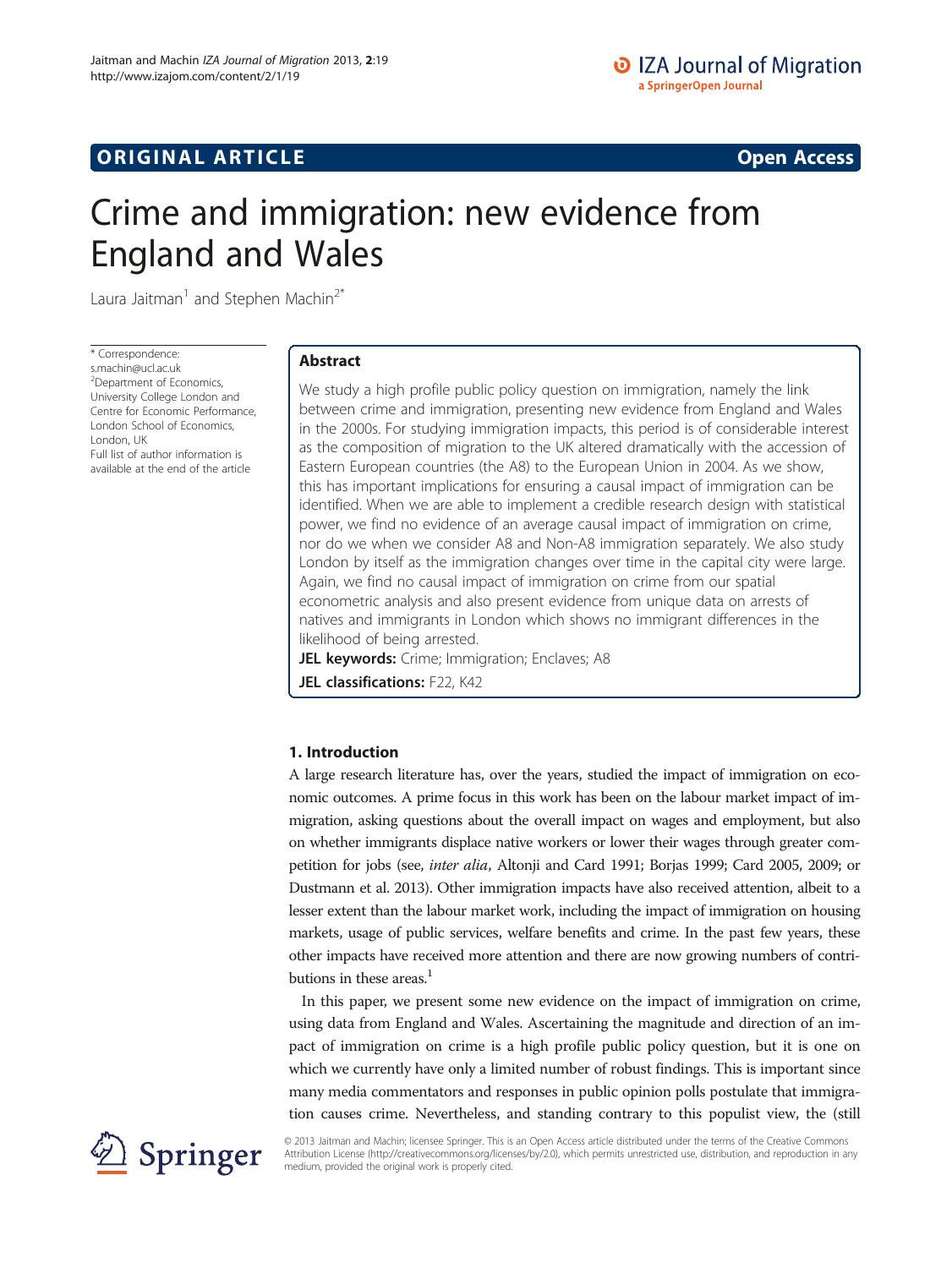relatively small) literature that does exist finds it hard to detect an average impact of immigration on crime. For example, Bianchi et al. [\(2012\)](#page-22-0) study crime and immigration across Italian areas, finding no significant empirical connection. Bell et al. [\(2013\)](#page-22-0) conclude the same studying two large immigration waves in the UK.

A more subtle conclusion follows when a heterogeneous impact across different migrant groups is studied and, here, the extent of attachment to the labour market, and hence a source of legal income, seems critical. Bell et al. [\(2013](#page-22-0)) show that the very rapid influx of Eastern European migrants that entered the UK after the A8 accession countries joined the European Union in 2004 had no detrimental crime impact since the migrants actually had higher employment rates than natives. They do, however, find a positive, small, but statistically significant crime impact associated with the late 1990s wave of asylum seekers who were detached from the labour market. Spenkuch ([2011](#page-22-0)) also emphasises immigrant heterogeneity in the US, breaking the immigrant stock into Mexicans and Non-Mexicans, and reports a significant positive crime effect for Mexican immigrants, while it is negative and insignificant for other immigrants.

In this paper, we present new causal evidence on the impact of immigration on crime, using a range of data sources from England and Wales. We consider the crimeimmigration relationship in the 2000s, a decade when the composition of migration altered dramatically with the accession of Eastern European countries (the A8) to the European Union in 2004. We estimate spatial panel data models of the crime-immigration relationship over the 2000s, and also present an analysis of differences in arrest rates of natives and migrants using unique data from the London Metropolitan Police Service.

As with some other work studying immigration impacts, we need to take care to identify a causal impact of immigration. To do so we adopt and further develop the enclave approach to immigrant settlement pioneered by Card ([2001](#page-22-0)) where actual immigration flows are instrumented by a predicted settlement variable generated from overall immigration flows on the assumption that new migrants go to live in locations where earlier migrants from their origin country also settled. As already noted, because we are focussing on the 2000s in England and Wales, the significant compositional change of the structure of immigration flows has important implications for ensuring a causal impact of immigration can be identified. Our empirical analysis takes care to ensure we are able to implement this approach in a coherent manner for the setting we study.

When we are able to implement a credible research design with statistical power, we find no evidence of an average causal impact of immigration on criminal behaviour, nor do we when we consider A8 and Non-A8 immigration separately. We also consider London by itself as the immigration changes in the capital city in the 2000s were large. Again, we find no causal impact of immigration on crime from our spatial econometric analysis and also present evidence from unique data on arrests of natives and immigrants which shows no immigrant differences in the likelihood of being arrested.

The rest of the paper is structured as follows. In Section [2,](#page-2-0) we report descriptive information on immigration trends, placing a particular focus on the changing nature of migration flows. Section [3](#page-3-0) discusses how to approach this in our spatial econometric analysis and reports evidence on when we are (and are not) able to utilise the enclave approach productively for our data. Section [4](#page-7-0) reports evidence on the causal impact of immigration on crime. Section [5](#page-14-0) then shows the analysis of arrest rates for natives and migrants. Section [6](#page-16-0) concludes.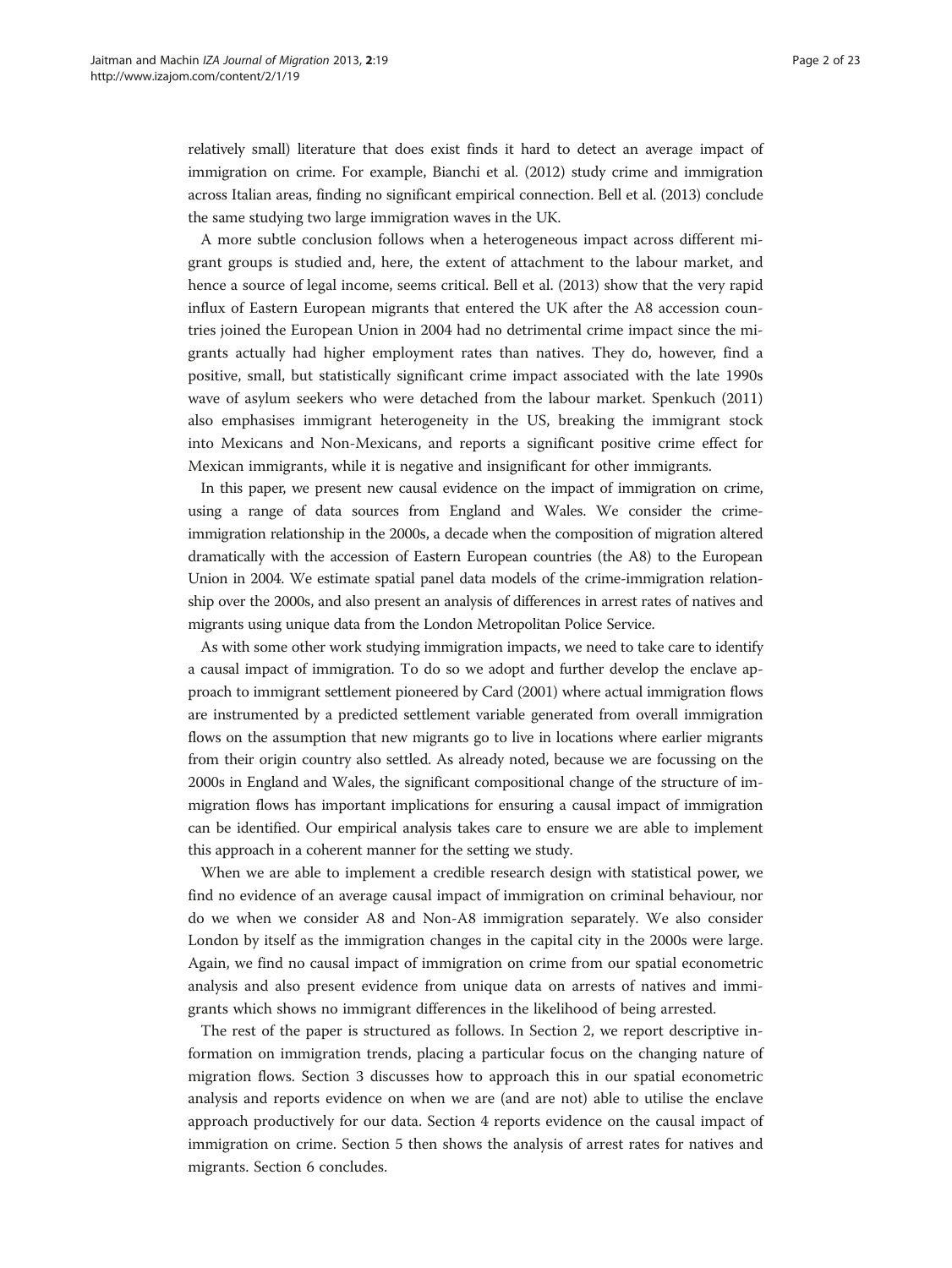# <span id="page-2-0"></span>2. Trends in immigration to England and Wales

#### 2.1. Data

The main sources of immigration data for England and Wales are the decennial Population Census (1991, 2001 and 2011). For the inter-Census period in the 2000s we are able to use data from the Annual Population Survey (APS) which covers the financial years 2004/2005 to 2010/2011 (see [Appendix B: Data Appendix](#page-20-0) and Jaitman and Machin [2013](#page-22-0), for more details). Both data sources show that the nature of changing immigration was a significant phenomenon in England and Wales through the 2000s. They show the changes to be even more pronounced in London and, for that reason (and because we have data on arrests by nationality for London), we look at London separately in our analysis.

#### 2.2. Overall immigration trends

According to the 2011 Census, one in eight people living in England and Wales – a total of 7.5 million out of 56 million - were born abroad. This shows a very big increase from 4.6 million (out of 52 million) in the previous Census in 2001 which in turn was up from 3.6 million (out of 50 million) in the 1991 Census. As Figure 1 shows, the share of immigrants therefore almost doubled from 1991 to 2011 in England and Wales, and grew at a faster rate in the 2000s as compared to the 1990s.

London has always been the main destination of foreigners, and changes in the capital city are even more marked. As the Figure shows, the share of immigrants grew from 21.7 percent in 1991 to 27.1 percent in 2001 and reached 36.7 percent in 2011. Hence, a significant part of the overall aggregate growth in the share of immigrants between 2001 and 2011 comes from London (for the rest of England and Wales it increased from 6.0 percent to 9.4 percent). In London the immigrant population was 1.5 million in 1991, increased to 1.9 million in 2001 and grew 58 percent in the following ten years to reach 3 million by  $2011<sup>2</sup>$ 

## 2.3. The changing composition of immigration

In the last decade, not only did the share of immigrants increase but also there were important changes in terms of the composition of their country of origin. In May 2004, eight Eastern European countries (the so called A8) joined the European Union<sup>3</sup>. The A8 countries are Estonia, Czech Republic, Hungary, Latvia, Lithuania, Poland, Slovakia

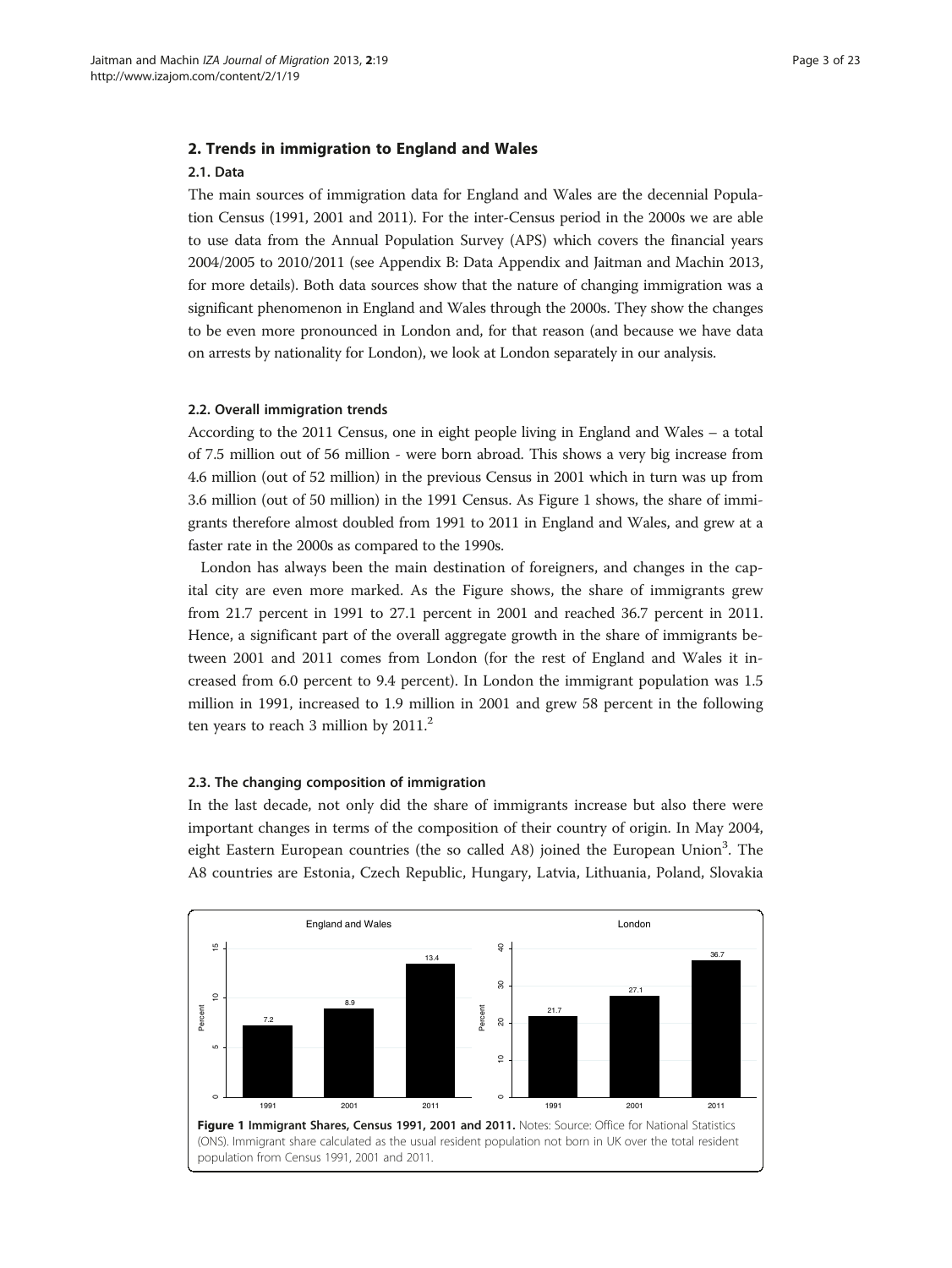<span id="page-3-0"></span>and Slovenia. In January 2007 two more countries (the A2, Bulgaria and Romania) gained access to the European Union. For the A8 citizens there was no restriction to work or live in the UK, as long as they registered with the Worker Registration Scheme (requirement that ended in 2011). The A2 citizens did face restrictions to access to labour markets (which will end in 2014).

This expansion of the European Union had a very big effect on the UK. Results from the 2011 Census suggest that about 1.1 million people were born in countries which joined the EU in 2004 or afterwards (almost 600,000 of those were born in Poland). This has important implications when studying the effect of immigration as the population of migrants from these origin countries were low in the previous Census.

For example, as shown in the first panel of Table [1,](#page-4-0) in the 2001 Census Poland did not feature in the top countries of UK residents born in a different country. Poland was actually placed in 17th, accounting for only 1.3 percent of the immigrant population. However, by 2011 Polish immigration is the fastest growing and it is ranked second, comprising 7.7 percent of the immigrant population. The second panel of Table [1](#page-4-0) shows that in London Poland was ranked 18th in 2001, accounting for 1.1 percent of the immigrant population, and as for the country as a whole, it jumped to second place by 2011 accounting for 5.3 percent of the immigrant population.

Figure [2](#page-5-0) reports the flows, rather than the stocks, to show the same point. Prior to 2004, the year of accession, flows from the A8 were negligible. In 2004, they rose to about 53,000 people and this steadily increased to 112,000 by 2007, decreasing to 77,000 by 2011. Thus the increase in the A8 flows from 2004 has significantly altered the composition of immigrant stocks in England and Wales. This has implications that should not be ignored or brushed over in empirical analysis of the impact of immigration over this time period, and this is what we turn to in the next Section of the paper.

#### 3. Empirical approach

We plan to estimate spatial panel data models of crime and immigration flows, paying careful attention to the means of identifying a causal impact of immigration on crime. To do so we adopt the previous settlement/enclave approach of ensuring that the direction of causation flows from the immigrant variable to the outcome of interest, crime.

#### 3.1. Estimating equations

For spatial data over time, our main equation of interest (expressed in differences for spatial unit s between period t and t-1, denoted by the difference operator  $\Delta$ ) relates the crime rate to the immigrant/population ratio as:

$$
\Delta \left( \frac{\text{Crime}}{\text{Population}} \right)_{st} = \beta_1 \Delta \left( \frac{\text{Immigrants}}{\text{Population}} \right)_{st} + \beta_2 \Delta X_{st} + T_t + \epsilon_{st} \tag{1}
$$

where X contains a set of time-varying controls, T is a common time effect and  $\varepsilon$  is an error term.

The principal empirical challenge in estimating the key parameter of interest  $\beta_1$  is, as already stated, the issue of possible reverse causation. We therefore use a 'previous settlement' type instrumental variable to predict the immigrant share. The logic of this arises from the notion that immigrants tend to settle in areas where there is already a high share of immigrants from their country of origin (what we call enclaves). The exogeneity of the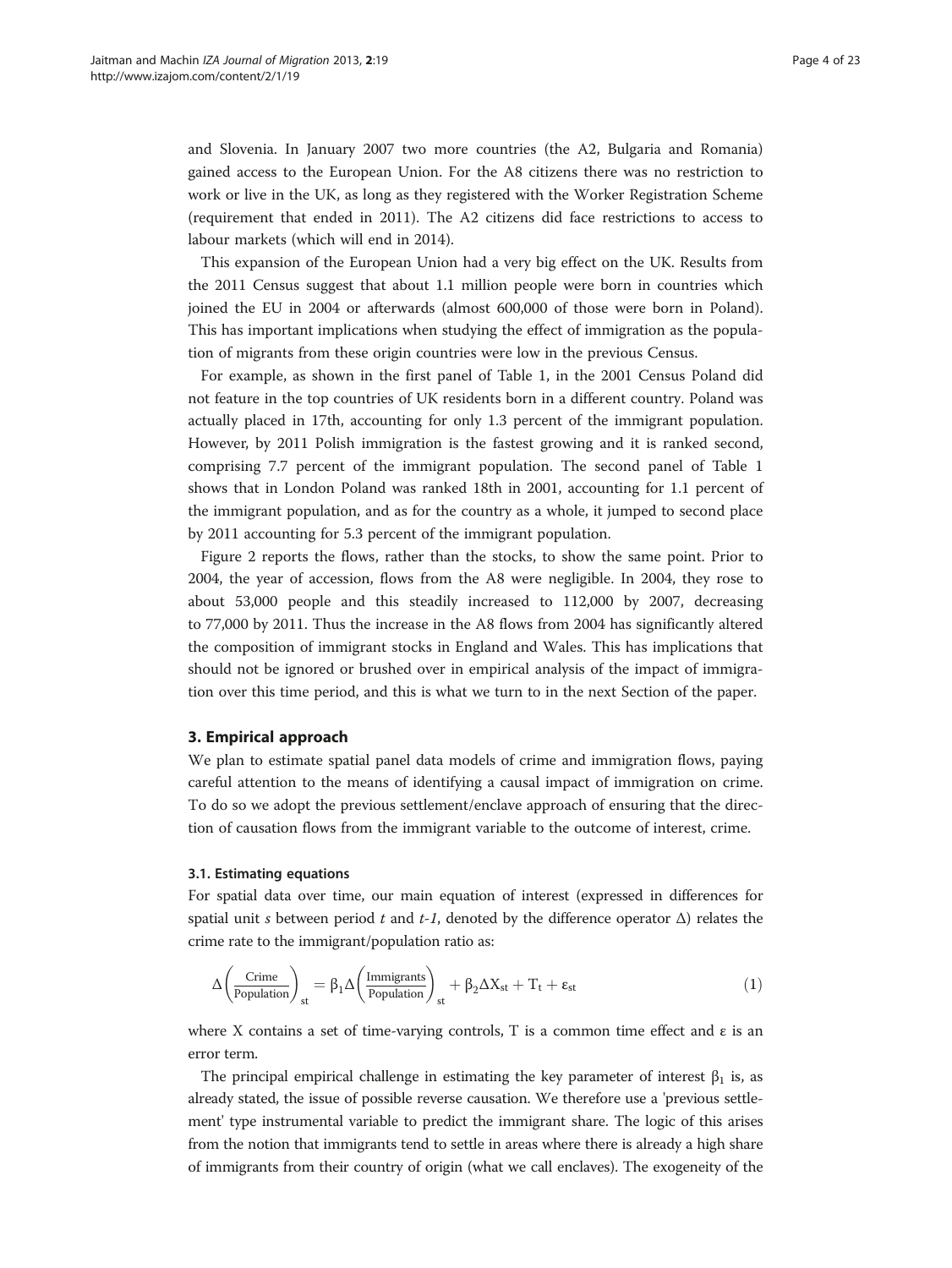| <b>Census, 1991</b> |                         | <b>Census, 2001</b>   |                | <b>Annual Population Survey, 2005</b> |                       |                         | <b>Census, 2011</b>     |                       |                         |                         |                       |
|---------------------|-------------------------|-----------------------|----------------|---------------------------------------|-----------------------|-------------------------|-------------------------|-----------------------|-------------------------|-------------------------|-----------------------|
| Rank                | Country                 | % Share of immigrants | Rank           | Country                               | % Share of immigrants | Rank                    | Country                 | % Share of immigrants | Rank                    | Country                 | % Share of immigrants |
|                     | A. England and Wales    |                       |                |                                       |                       |                         |                         |                       |                         |                         |                       |
| 1.                  | Ireland                 | 15.7                  | 1.             | Ireland                               | 10.2                  | 1.                      | India                   | 9.8                   | 1.                      | India                   | 9.3                   |
| 2.                  | India                   | 11.0                  | 2.             | India                                 | 9.8                   | 2.                      | Ireland                 | 7.2                   | 2.                      | Poland                  | 7.7                   |
| 3.                  | Pakistan                | 6.2                   | 3.             | Pakistan                              | 6.6                   | 3.                      | Pakistan                | 5.6                   | 3.                      | Pakistan                | 6.4                   |
| 4.                  | Germany                 | 5.6                   | 4.             | Germany                               | 5.3                   | 4.                      | Bangladesh              | 4.4                   | 4.                      | Ireland                 | 5.4                   |
| 5.                  | Jamaica                 | 3.9                   | 5.             | Bangladesh                            | 3.3                   | 5.                      | Germany                 | 4.4                   | 5.                      | Germany                 | 3.6                   |
| $\cdots$            |                         |                       | $\cdots$       |                                       |                       | $\cdots$                |                         |                       |                         |                         |                       |
| 11.                 | Poland                  | 1.9                   | 17.            | Poland                                | 1.3                   | 7.                      | Poland                  | 3.2                   |                         |                         |                       |
|                     | Immigrants: 3.6 Million |                       |                | Immigrants: 4.6 Million               |                       | Immigrants: 5.4 Million |                         |                       | Immigrants: 7.5 Million |                         |                       |
| <b>B.</b> London    |                         |                       |                |                                       |                       |                         |                         |                       |                         |                         |                       |
| 1.                  | Ireland                 | 14.8                  | $\mathbf{1}$ . | India                                 | 8.9                   | 1.                      | India                   | 14.8                  | 1.                      | India                   | 8.7                   |
| 2.                  | India                   | 10.4                  | 2.             | Ireland                               | 8.1                   | 2.                      | Bangladesh              | 10.4                  | 2.                      | Poland                  | 5.3                   |
| 3.                  | Jamaica                 | 5.3                   | 3.             | Bangladesh                            | 4.4                   | 3.                      | Ireland                 | 5.3                   | 3.                      | Ireland                 | 4.3                   |
| 4.                  | Kenya                   | 3.9                   | 4.             | Jamaica                               | 4.1                   | 4.                      | Jamaica                 | 3.9                   | 4.                      | Nigeria                 | 3.8                   |
| 5.                  | Bangladesh              | 3.9                   | 5.             | Nigeria                               | 3.6                   | 5.                      | Nigeria                 | 3.9                   | 5.                      | Pakistan                | 3.8                   |
| $\cdots$            |                         |                       | $\cdots$       |                                       |                       |                         |                         |                       |                         |                         |                       |
| 17.                 | Poland                  | 1.5                   | 18.            | Poland                                | 1.1                   | 6.                      | Poland                  | 3.5                   |                         |                         |                       |
|                     | Immigrants: 1.5 Million |                       |                | Immigrants: 1.9 Million               |                       |                         | Immigrants: 2.1 Million |                       |                         | Immigrants: 3.0 Million |                       |

# <span id="page-4-0"></span>Table 1 Immigrant composition by country of birth, Census and Annual Population Survey

Notes: Population by country of birth was obtained from the 1991, 2001, and 2011 Census and for 2005 we employed the APS for the financial year 2005/6. For the Census years we ranked the countries according to the list of countries available in the detailed country of birth tables (ONS).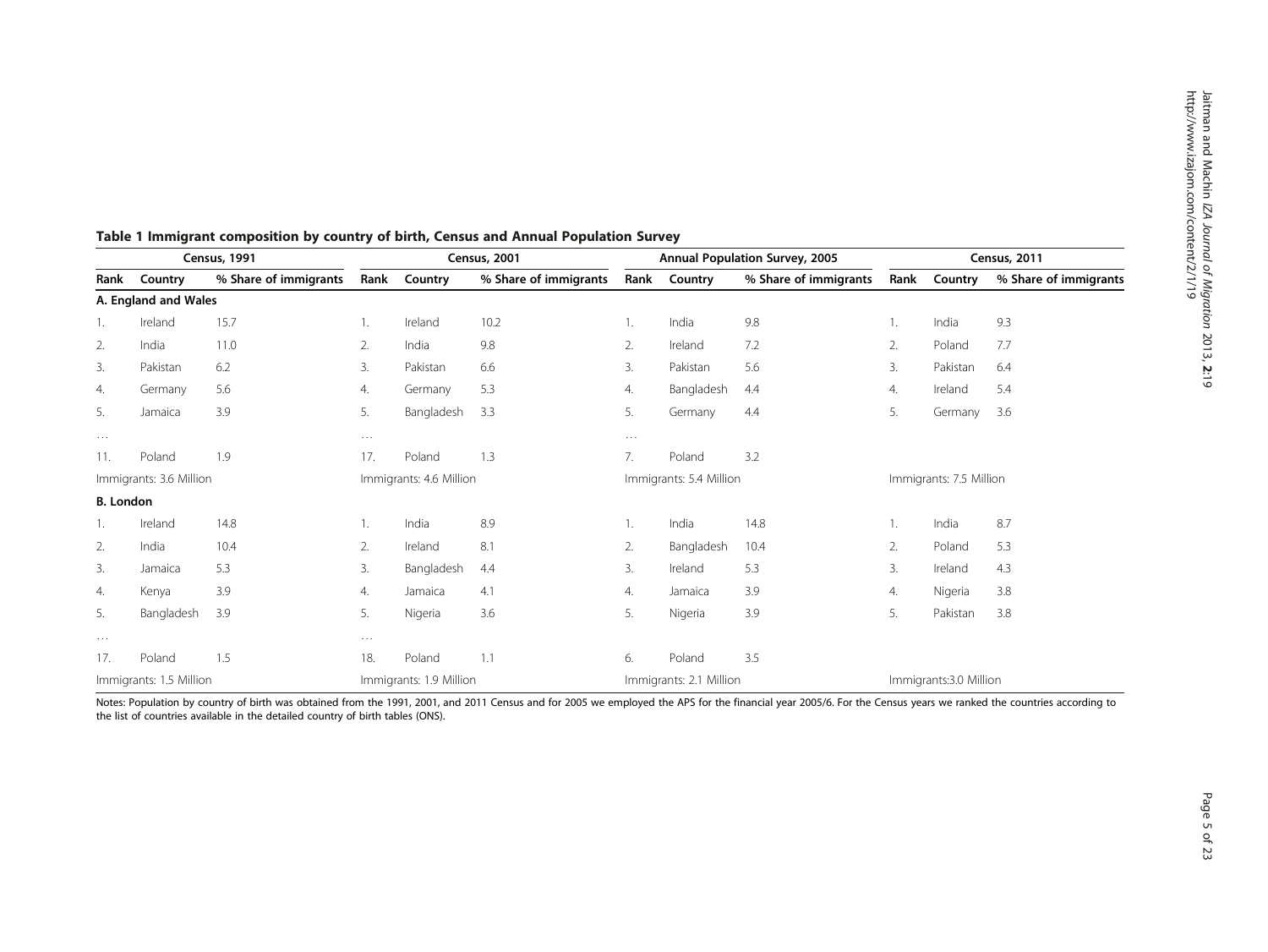<span id="page-5-0"></span>

instrument relies on the assumption that there are no persistent shocks that could drive the location of immigrant settlements over time and that are correlated with the outcome variables of interest (in this case, crime trends).

More formally, the instrumental variable we use to predict the change in the share of immigrants for spatial unit s and initial time period  $t_0$ , is the following:

$$
\Delta P_{st} = \left[ \sum_{c} (I_{cst_0} / I_{ct_0}) \Delta I_{ct} \right] / Population_{st_0}
$$
\n(2)

where we use the initial distribution of immigrants from country c and allocate the flow of immigrants from that country between period 0 and 1, according to that distribution in time 0. We do this for 17 countries or country groups and sum the predicted change in immigrant share from each country. The selection of countries was based in their importance as immigrant sending countries or regions to the UK.<sup>4</sup> We also include in the prediction an additional dummy variable for whether areas historically had a high immigration share, defined as 20 percent or over in the 1991 Census.

#### 3.2. The changing composition of immigration to England and Wales

As the descriptive analysis of Section [2](#page-2-0) showed, in the context we study the composition of migrant flows was dramatically altered by a big influx of migrants from different places than before. This has a potentially important impact on the usefulness or otherwise of the enclave type instrument described in equation (2). We therefore need to be careful in our empirical analysis to ensure that this changing composition does not invalidate the use of the enclave instrument.

Figure [3A](#page-6-0) and B show enclave patterns for different sending regions and time periods across the local authorities in England and Wales. The horizontal axis shows the relative immigrant share ratio: the share of immigrants from country  $c$  that lived in the spatial unit  $s$  in the year  $t_0$  divided by the share of total immigrants that lived in spatial unit s in the year  $t_0$ .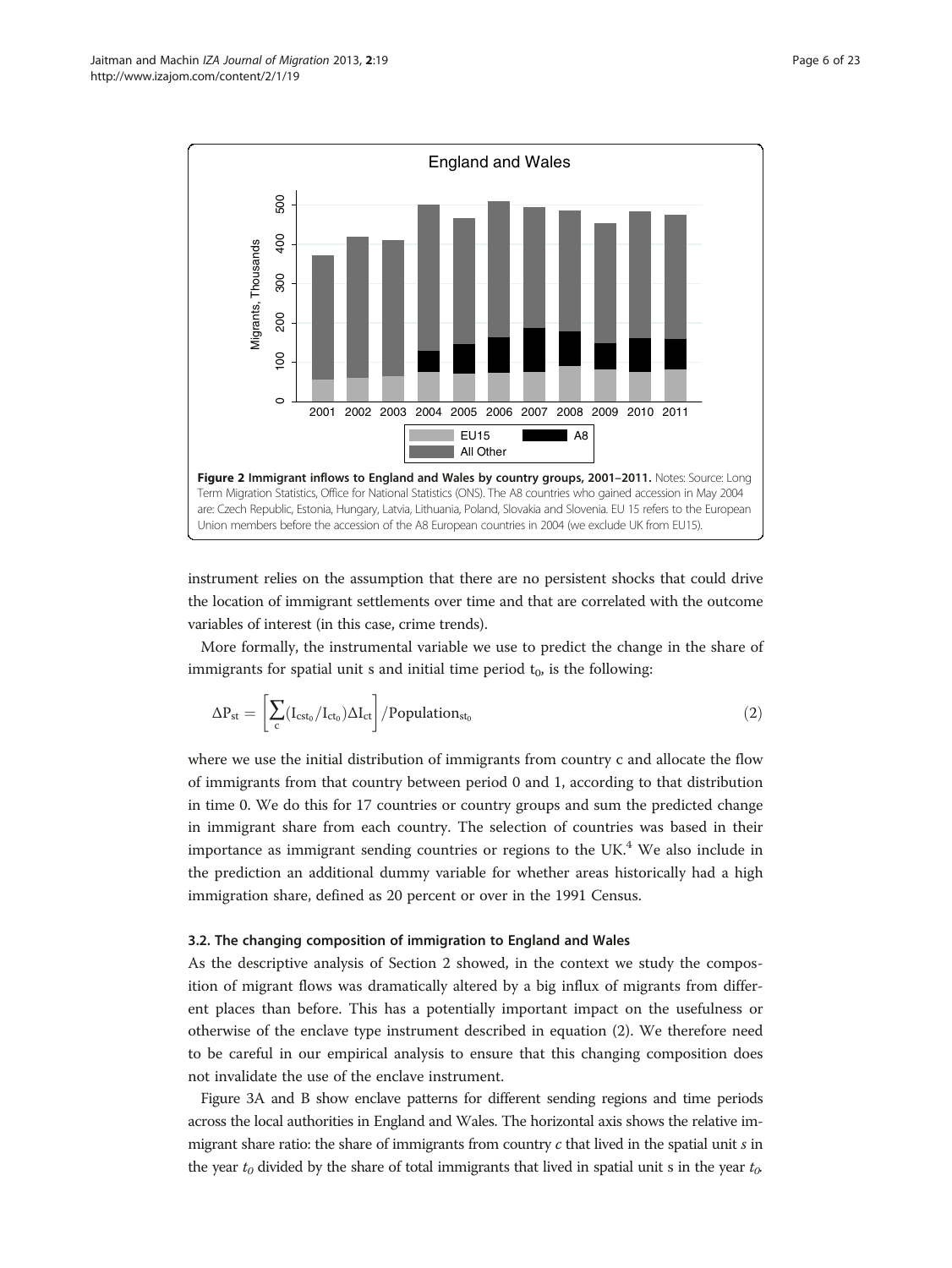<span id="page-6-0"></span>

 $t_0$  divided by the share of total immigrants that lived in spatial unit s in the year  $t_0$ . The vertical axis shows the change in the ratio immigrantc/population of every spatial unit s in the period  $t_0$  to  $t_1$ . The slope and standard error of each regression is obtained from an OLS regression with population weights. Spatial units with less than 65,000 usual residents were excluded. The differences 2001-2011 are calculated with the Census data and the 2004-2011 with the APS, considering the relative shares as an average of the share in 2004/5 and 2005/6.

Values larger than one imply that the sending country  $c$  is over-represented in the spatial unit  $s$  relative to the average total immigrant population. A large value for the relative immigrant share from country c thus characterises an enclave. If we represent the immigrants coming from country c as  $I_c$ , the vertical axis shows the change in the ratio  $I_c$ /population of every spatial unit s in the period  $t_0$  to  $t_1$ . A positive correlation between the relative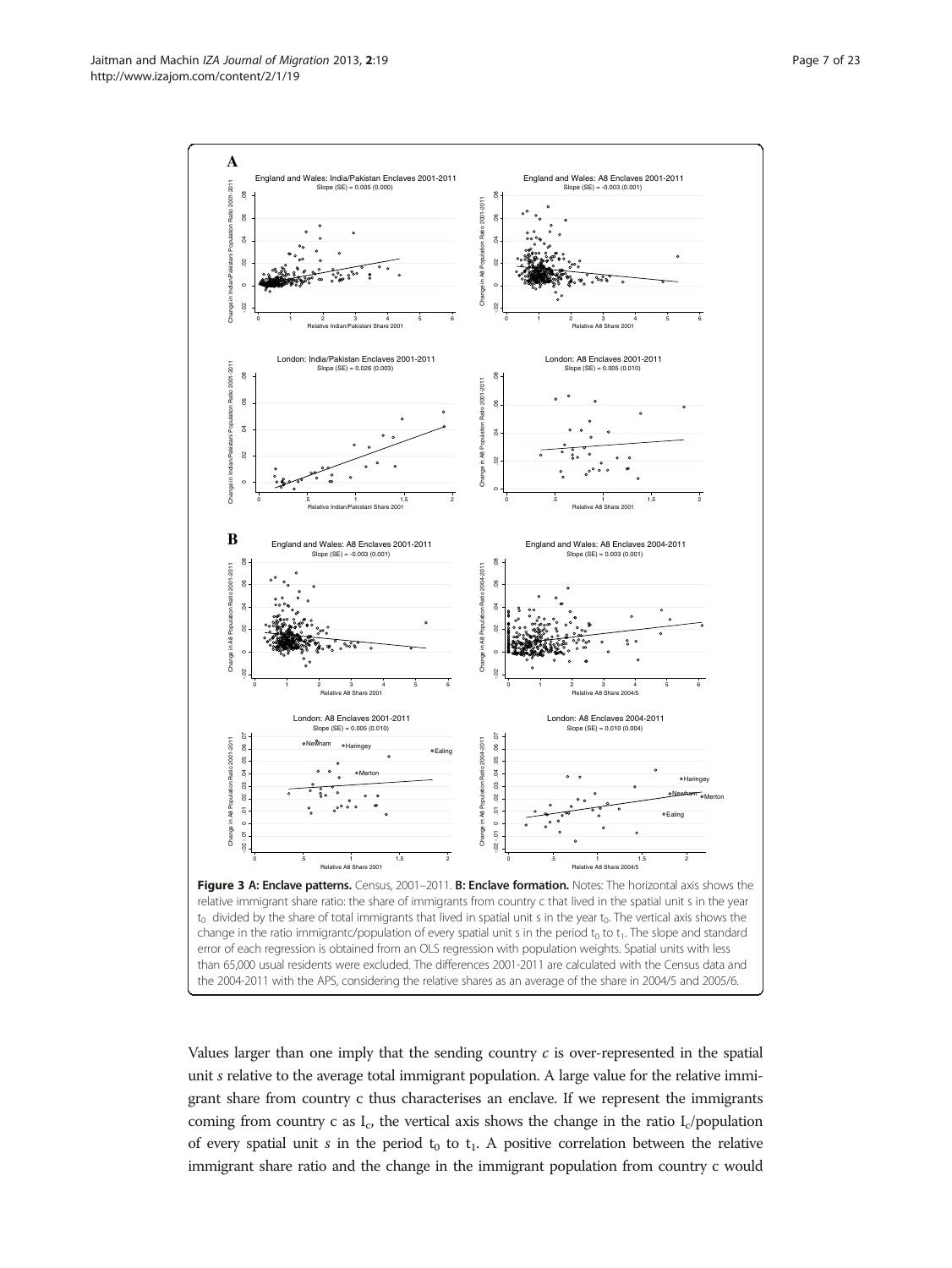<span id="page-7-0"></span>suggest that net immigrant flows go to spatial units where there was already a significant settlement of immigrants from that country (established enclaves).

Figure [3](#page-6-0)A shows illustrative selected enclaves patterns for the period 2001–2011. The left column is for immigrants from India and Pakistan and the right one is for immigrants from A8 countries. We can see that the patterns are completely different. The case of India and Pakistan, which are traditional sending countries, shows a positive correlation, suggesting that there are established enclaves which are attractors for future migration inflows. On the contrary, the right column for A8 countries shows a negative or null correlation between the variables. This illustrates the fact that the A8 countries are new sending countries, and as such there were almost no established enclaves in 2001 (the only exception is the London borough of Ealing which had a large Polish concentration). From Figure [3A](#page-6-0) we learn that using instrumental variables that rely on the previous settlement argument could be misleading in the case of new sending countries.

Figure [3B](#page-6-0) focuses on the A8 countries. It shows the same enclave patterns plots for England and Wales (upper panel) and London (lower panel), and for different time periods: 2001–2011 (left column) and 2004–2011 (right column).<sup>5</sup> The patterns prove to be sensitive to the period considered. When we analyse the inter-Census decade of 2001–2011, there were no established enclaves to predict future A8 flows. However, the Figure shows that some local authorities experienced a high increase in the A8 immigrant share (like Haringey or Newham) which can be indicative of a future enclave. In the 2004–2011 time period we can already see a positive correlation between the relative A8 immigrant share and the difference in A8 share of the local authority population. This suggests that in 2004/5-2005/6 period (in the 2 years following the accession to the European Union), the A8 immigrants settled and formed new enclaves (where the horizontal axis has values larger than one) and that the following net flows of A8 immigrants went to those same places, such as Haringey, Newham or also to the pre-existent enclave in Ealing.

Therefore, we can conclude from this analysis that the use of previous settlement arguments as a means of defining instrumental variables is likely to not be valid for the period 2001–2011 and also that it may work better when the enclaves from the new sending countries already formed. We assess this issue more rigorously, and across all migrant groups, in statistical models reported in the next Section of the paper.

#### 4. Spatial empirical models of crime and immigration

#### 4.1. Data

We report estimates of the spatial empirical models using local area data from England and Wales. Our crime data covers all local authorities in England and Wales.<sup>6</sup> We use annual data on recorded notifiable offences by major offence type from the 43 Police Force Areas of England and Wales for the financial years 2002/2003-2011/2012, at local authority level. Prior to that a significant crime recording change occurred, which precludes analysis from before then. We have information on all crimes recorded by the police, and we also consider this broken down into violent and property crimes in some of our analysis. More information is given in the Appendix B: Data Appendix. The last column of Table 8 in the Appendix shows that the crime rate for all the country decreased from 103 per 1,000 population in 2002 to 65 per 1,000 population in 2011.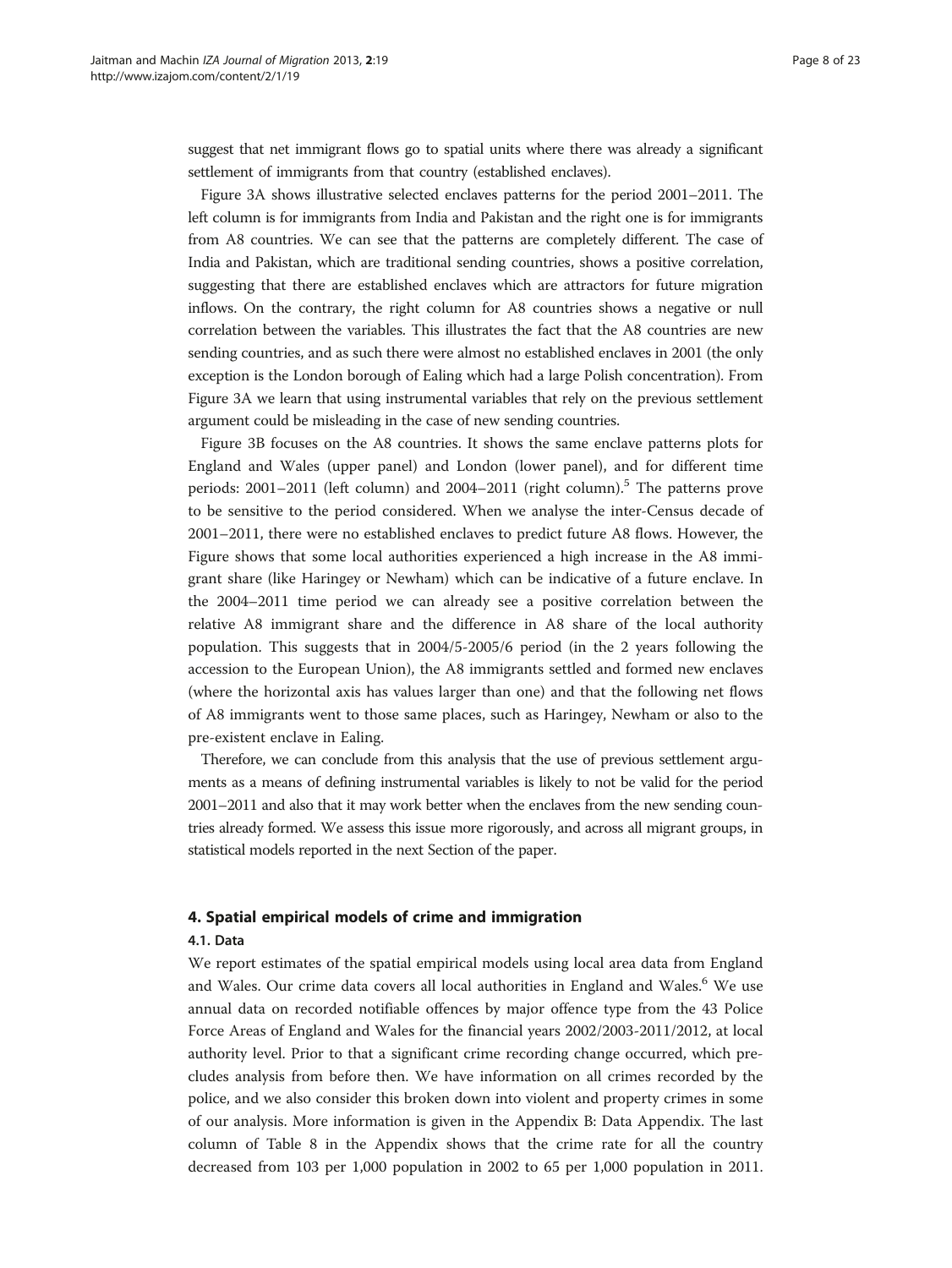<span id="page-8-0"></span>London also experienced the same trend, but in higher levels: the crime count decreased from 134 per 1,000 population to 87 per 1,000 population in the same period. The downward trend was common to both property and violent crimes.

The immigration data comes from the 2001 and 2011 Census and from the Annual Population Surveys (APS) that are available on an annual basis since 2004. We need to consider both of these to more formally probe further in statistical models the graphical analysis regarding the suitability of the enclave instrument  $P_{st}$  as discussed in the previous Section of the paper. We have constructed various immigration stocks from the Census and APS for 347 local authorities<sup>7</sup> and this is the spatial units we study. Within that there are 33 London boroughs and we also analyse them separately given the interesting 'experiment' offered by the very rapid immigration changes seen in the 2000s in the capital city.

Figure 5 in the Appendix shows the spatial distribution of crime rates and immigrant/ population ratios across local authorities in 2011. It is evident in this cross-sectional comparison that the darker areas (representing higher rates) do coincide to a degree across the two charts, indicating a positive correlation between immigration and crime. But this only implies that immigrants tend to settle in big cities like London, Manchester or Birmingham where crime rates are high, but also where they can presumably find better working opportunities. However, and as we have maintained throughout, it is important to look at changes across spatial units over time (so as to net out unobserved fixed differences) and to be careful to adopt a research design that try to ensure causality, which are the issues we next turn to in our statistical analysis.

|                                     |                 | Dependent variable: change in immigrant share |                                                    |                 |  |
|-------------------------------------|-----------------|-----------------------------------------------|----------------------------------------------------|-----------------|--|
|                                     |                 | Census, 2001-2011                             | <b>Annual Population Survey,</b><br>2004/5-2010/11 |                 |  |
|                                     | (1)             | (2)                                           | (3)                                                | (4)             |  |
| A. England and Wales                |                 |                                               |                                                    |                 |  |
| Predicted change in immigrant share | 0.353(0.059)    | 0.359(0.067)                                  | 0.560(0.098)                                       | 0.574(0.095)    |  |
| High historical immigrant share     | $-0.050(0.010)$ | $-0.044(0.011)$                               | $-0.054(0.012)$                                    | $-0.054(0.013)$ |  |
| Controls                            | Yes             | Yes                                           | Yes                                                | Yes             |  |
| Police force area fixed effects     | <b>No</b>       | Yes                                           | <b>No</b>                                          | Yes             |  |
| F-test                              | 20.18           | 15.04                                         | 18.15                                              | 19.02           |  |
| Sample size                         | 347             | 347                                           | 347                                                | 347             |  |
| <b>B.</b> London                    |                 |                                               |                                                    |                 |  |
| Predicted change in immigrant share | 0.150(0.105)    | 0.153(0.107)                                  | 0.698(0.130)                                       | 0.674(0.130)    |  |
| High historical immigrant share     | $-0.020(0.016)$ | $-0.021(0.016)$                               | $-0.063(0.016)$                                    | $-0.062(0.016)$ |  |
| Controls                            | Yes             | Yes                                           | Yes                                                | Yes             |  |
| Police force area fixed effects     | N <sub>o</sub>  | Yes                                           | N <sub>o</sub>                                     | Yes             |  |
| F-test                              | 1.05            | 1.05                                          | 14.98                                              | 13.85           |  |
| Sample size                         | 33              | 33                                            | 33                                                 | 33              |  |

#### Table 2 Changes in immigrant shares across local authorities, Census and Annual Population Survey

Notes: Weighted by population. High Historical Immigrant Share is a dummy variable equal to one if the Immigrant Share in 1991 Census of the local authority is greater than 0.20. Controls are: population growth, the change in the unemployment rate, the change in the share of males aged 15–39 and a dummy variable for the 33 London boroughs. Robust standard errors in parentheses.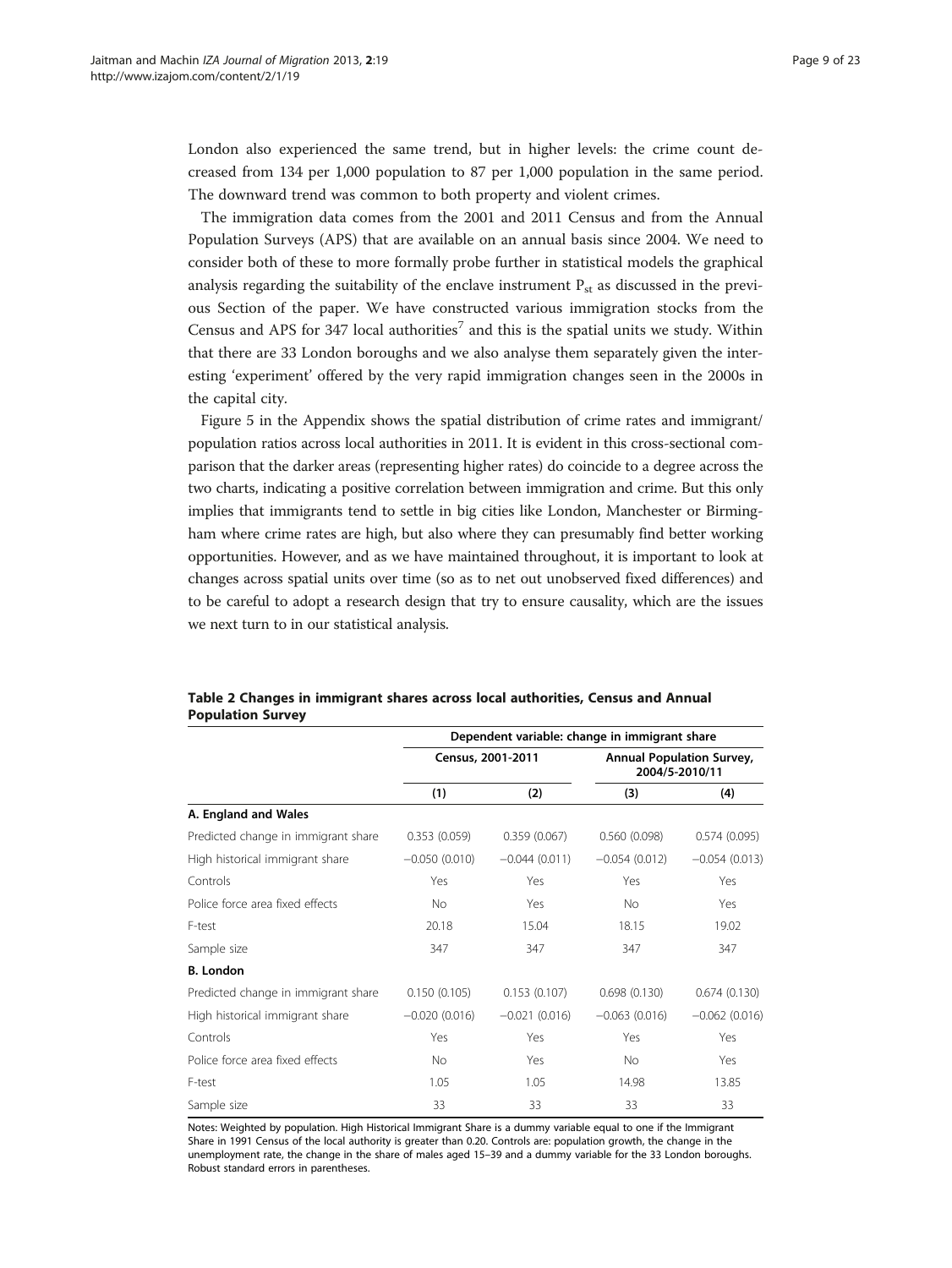#### <span id="page-9-0"></span>4.2. Statistical analysis – first stage

The empirical models reported in Table [2](#page-8-0) analyse the question of the suitability of the enclave instrument more formally. To do so we estimate the following first stage equation:

$$
\Delta \left( \frac{\text{Immigrants}}{\text{Population}} \right)_{st} = \delta_1 \Delta P_{st} + \delta_2 \Delta X_{st} + T_t + \upsilon_{st} \tag{3}
$$

Estimates of  $(3)$  are given in Table [2](#page-8-0), for various data configurations.<sup>8</sup> The upper panel shows results for the 347 local authorities across the whole of England and Wales, and the lower panel for the 33 boroughs that are the 33 London local authorities. Of course, the results for London should be interpreted with some degree of caution as the sample size is only 33 spatial units. In all the estimations we adopt the standard practice of weighting the local authorities by their mean population of the periods under study (the results still hold if the data were not weighted, and if other periods' population weights were used).

Four specifications are shown in the Table. Specifications (1) and (2) show first differenced estimates based on Census data in 2001 and 2011, the difference between the two being that police force area fixed effects are not included in the former but are included in the latter (there are 43 police force areas of England and Wales and 2 police forces in London). Specifications (3) and (4) define the start year as 2004, the year of A8 accession, and show first differenced models from the 2004/5 and 2010/11 APS data without (3) and with (4) police force area fixed effects.

|                                            |                 | Dependent variable: change in immigrant share |                                                    |                 |  |
|--------------------------------------------|-----------------|-----------------------------------------------|----------------------------------------------------|-----------------|--|
|                                            |                 | Census, 2001-2011                             | <b>Annual Population Survey,</b><br>2004/5-2010/11 |                 |  |
|                                            | (1)             | (2)                                           | (3)                                                | (4)             |  |
| A. England and Wales                       |                 |                                               |                                                    |                 |  |
| Predicted change in A8 immigrant share     | 0.182(0.157)    | 0.144(0.174)                                  | 0.530(0.194)                                       | 0.527(0.188)    |  |
| Predicted change in Non-A8 immigrant share | 0.438(0.099)    | 0.469(0.120)                                  | 0.583(0.143)                                       | 0.622(0.165)    |  |
| High historical immigrant share            | $-0.049(0.010)$ | $-0.043(0.011)$                               | $-0.054(0.012)$                                    | $-0.055(0.014)$ |  |
| Controls                                   | Yes             | Yes                                           | Yes                                                | Yes             |  |
| Police force area fixed effects            | No.             | Yes                                           | No.                                                | Yes             |  |
| F-test                                     | 13.58           | 9.82                                          | 13.02                                              | 13.23           |  |
| Sample size                                | 347             | 347                                           | 347                                                | 347             |  |
| <b>B.</b> London                           |                 |                                               |                                                    |                 |  |
| Predicted change in A8 immigrant share     | $-0.011(0.272)$ | $-0.000(0.279)$                               | 0.675(0.284)                                       | 0.547(0.269)    |  |
| Predicted change in Non-A8 immigrant share | 0.229(0.193)    | 0.227(0.198)                                  | 0.730(0.269)                                       | 0.840(0.270)    |  |
| High historical immigrant share            | $-0.016(0.017)$ | $-0.017(0.018)$                               | $-0.063(0.017)$                                    | $-0.064(0.017)$ |  |
| Controls                                   | Yes             | Yes                                           | Yes                                                | Yes             |  |
| Police force area fixed effects            | <b>No</b>       | Yes                                           | <b>No</b>                                          | Yes             |  |
| F-test                                     | 0.68            | 0.67                                          | 10.60                                              | 9.84            |  |
| Sample Size                                | 33              | 33                                            | 33                                                 | 33              |  |

Table 3 Changes in immigrant shares across local authorities, census and annual population survey, A8 and Non-A8 instruments

Notes: Weighted by population. The instrument for change in immigrant share is disaggregated into an A8 and a Non-A8 instruments. High Historical Immigrant Share is a dummy variable equal to one if the Immigrant Share in 1991 Census of the local authority is greater than 0.20. Controls are: population growth, the change in the unemployment rate, the change in the share of males aged 15–39 and a dummy variable for the 33 London boroughs. Robust standard errors in parentheses.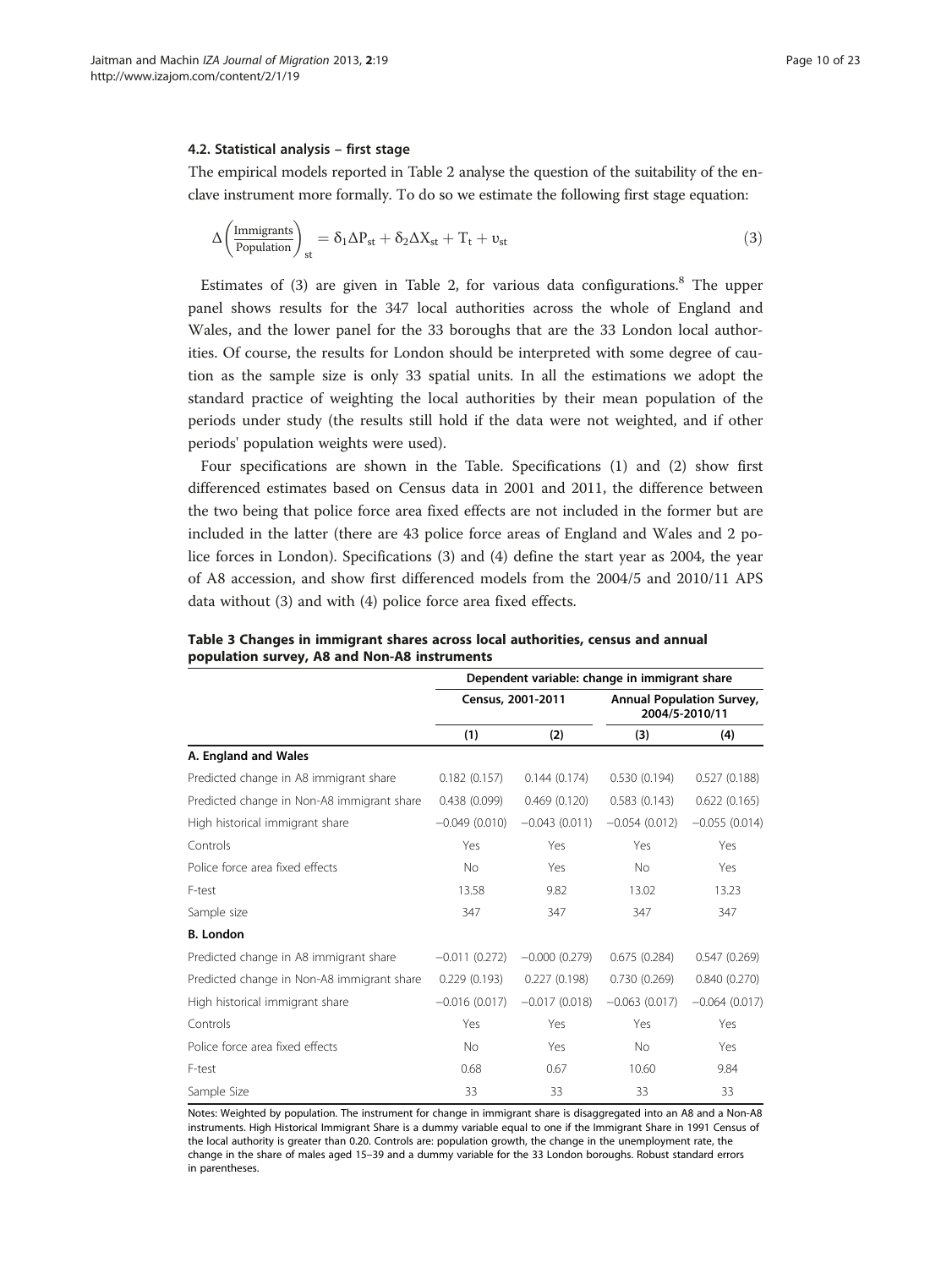<span id="page-10-0"></span>Considering first the Census results in specifications (1) and (2), it is evident that the enclave instrument predicts the actual change in immigration well for the whole country (as shown in the upper panel) but not at all well for London (as shown in the lower panel). For the latter the F-test for the instrument is very low as the estimated coefficient on  $\Delta P_{st}$  is not significantly different from zero. This highlights a first possible concern about the effects of changing composition for use of the enclave instrument.

If, however, the year of accession is used as the start year, as in the APS model in columns (3) and (4), things are a lot better. The magnitudes of the coefficients on the immigrant/population ratios are larger than in the Census and the F-tests are strongly significant for both England and Wales and London.<sup>9</sup>

The results given in Table [3](#page-9-0) probe the composition question further by breaking up the instrument into A8 and Non-A8 immigrant/population ratios. This makes it very clear how the changing composition is affecting the suitability or otherwise of the enclave instrument. For the Census 2001 to 2011 differenced models for England and Wales, the Non-A8 immigrant variable predicts strongly, but the A8 immigrant variable is not significant. For London, the A8 variable has no explanatory power at all, and the Non-A8 variable is very weak. This casts strong doubt on using the enclave instrument in the 2000s using the 2001 Census settlement patterns to predict actual immigration flows.

A far better prediction arises if 2004 is used as the initial year. This is shown in specifications (3) and (4) of Table [3.](#page-9-0) For England and Wales as a whole and for London, both the enclave based predicted A8 and Non-A8 immigrant/population ratios are strongly related to the actual changes. Thus, we believe these specifications offer a sound first stage that we can use to go on to study the impact of changes in immigration on changes in crime in the 2000s. We will consider that next, before also showing some robustness checks that address some other possible concerns about our means of identification.

#### 4.3. Statistical analysis – second stage

We now consider estimates of the change in crime model given in equation [\(1](#page-3-0)) above. Before doing so, it is worth considering the scatterplot of spatial changes

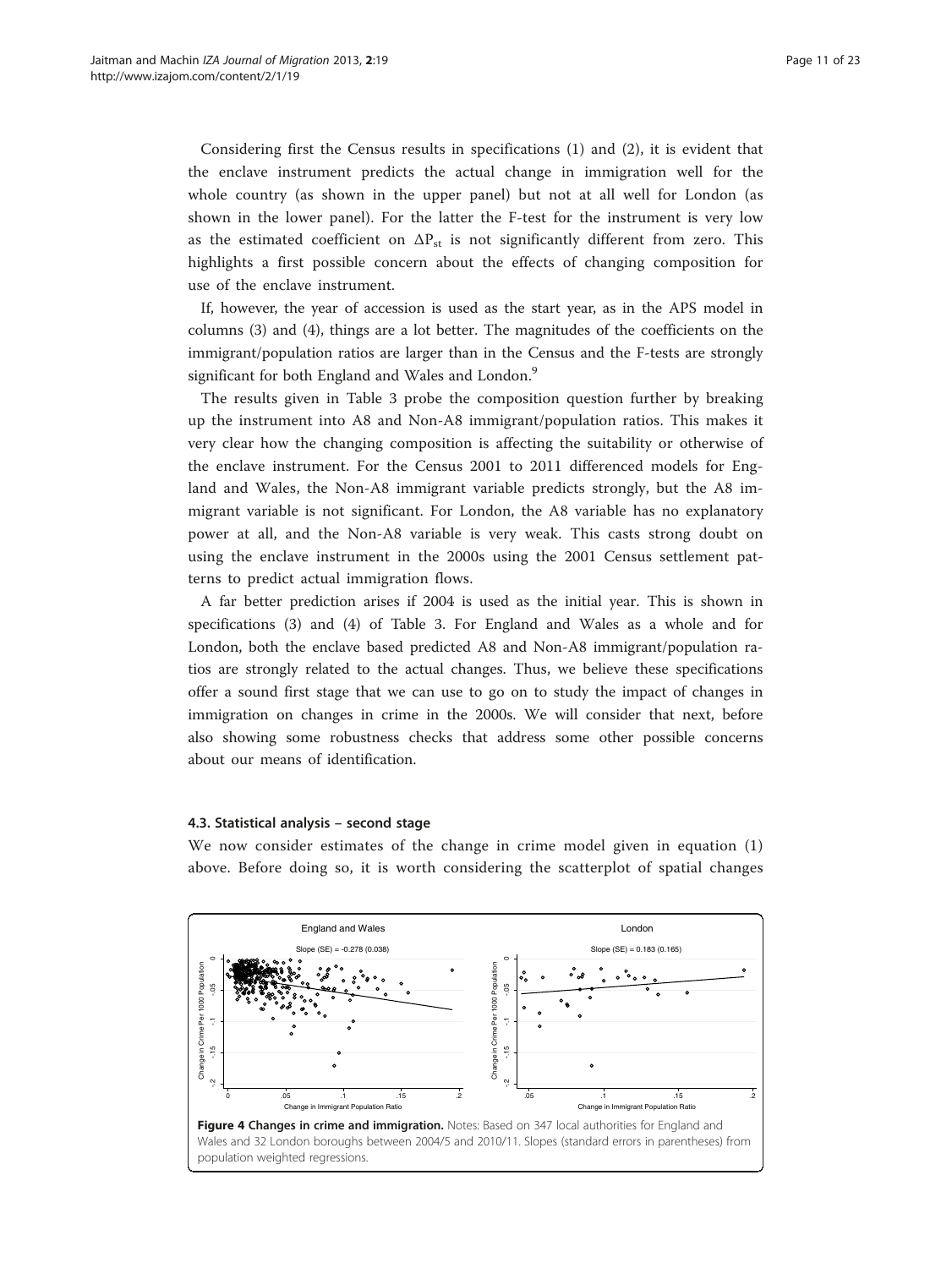# <span id="page-11-0"></span>Table 4 Changes in crime and immigration

|                                 |                 |                                          | Dependent variable: change in crime rate |                 |              |                  |  |  |  |
|---------------------------------|-----------------|------------------------------------------|------------------------------------------|-----------------|--------------|------------------|--|--|--|
|                                 |                 | Annual Population Survey, 2004/5-2010/11 |                                          |                 |              |                  |  |  |  |
|                                 | <b>OLS</b>      | <b>IV Aggregate</b>                      | IV A8 and Non-A8                         | <b>OLS</b>      | IV Aggregate | IV A8 and Non-A8 |  |  |  |
|                                 | (1)             | (2)                                      | (3)                                      | (4)             | (5)          | (6)              |  |  |  |
| A. England and Wales            |                 |                                          |                                          |                 |              |                  |  |  |  |
| Change in immigrant share       | $-0.069(0.043)$ | 0.005(0.078)                             | 0.003(0.077)                             | $-0.051(0.035)$ | 0.007(0.078) | 0.000(0.078)     |  |  |  |
| Controls                        | Yes             | Yes                                      | Yes                                      | Yes             | Yes          | Yes              |  |  |  |
| Police force area fixed effects | No              | No                                       | No                                       | Yes             | Yes          | Yes              |  |  |  |
| Sample size                     | 347             | 347                                      | 347                                      | 347             | 347          | 347              |  |  |  |
| <b>B.</b> London                |                 |                                          |                                          |                 |              |                  |  |  |  |
| Change in immigrant share       | 0.042(0.077)    | 0.100(0.090)                             | 0.099(0.091)                             | 0.092(0.059)    | 0.120(0.088) | 0.108(0.093)     |  |  |  |
| Controls                        | Yes             | Yes                                      | Yes                                      | Yes             | Yes          | Yes              |  |  |  |
| Police force area fixed effects | <b>No</b>       | No                                       | <b>No</b>                                | Yes             | Yes          | Yes              |  |  |  |
| Sample size                     | 33              | 33                                       | 33                                       | 33              | 33           | 33               |  |  |  |

Notes: Weighted by population. Second stage estimates using first stages of Table [2](#page-8-0) and Table [3](#page-9-0). Controls are: population growth, the change in the unemployment rate, the change in the share of males aged 15-39 and a dummy variable for the 33 London boroughs. Robust standard errors in parentheses.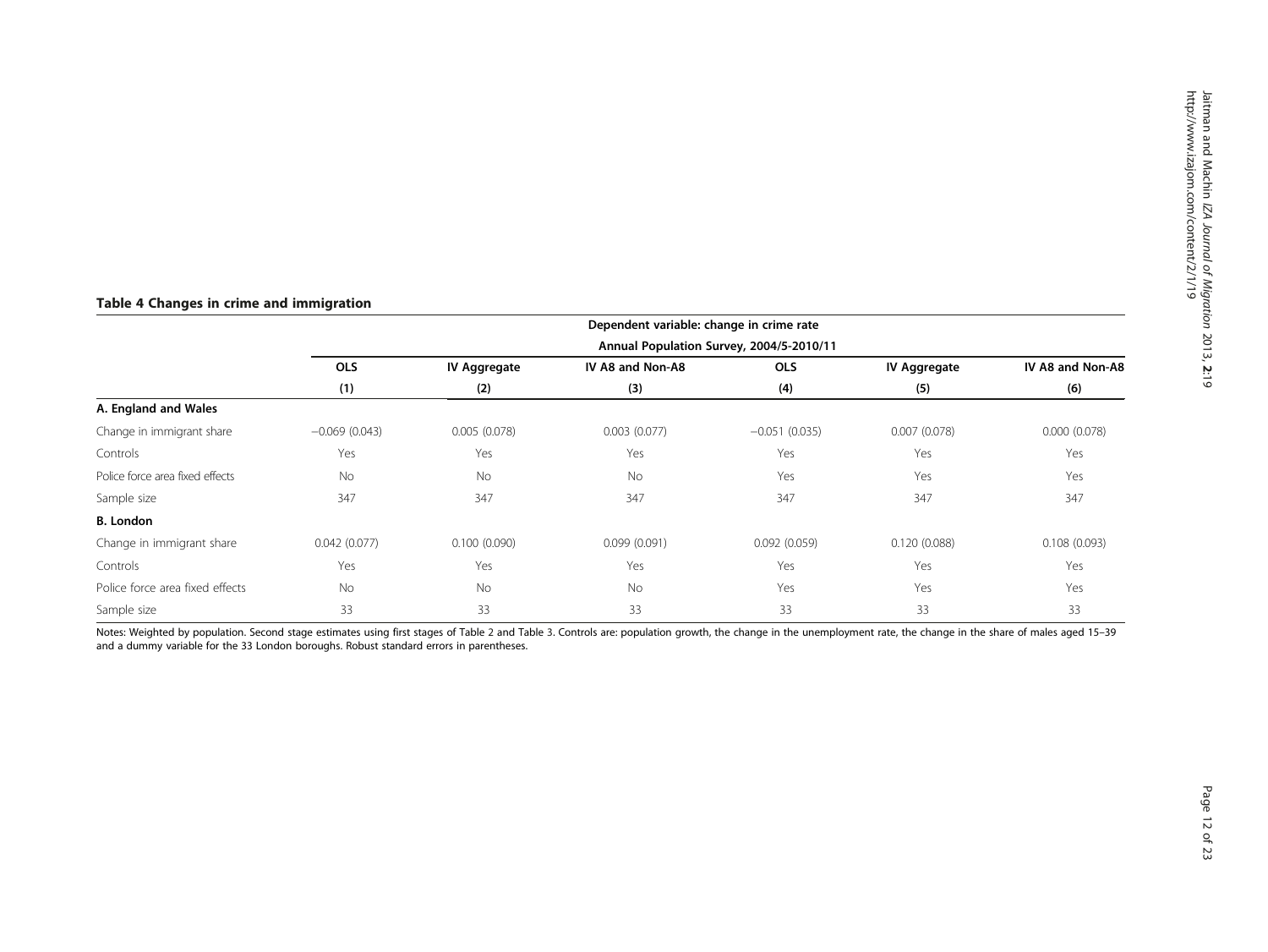in crime rates and changes in immigrant population shares which is given in Figure [4](#page-10-0). For England and Wales, the purely descriptive Figure actually shows a negative regression slope. It is noteworthy that the places where the very big increases in immigrant shares have occurred do not seem to be characterised by increased crime. For London, there is an upward slope, but it is not strong and is nowhere near statistical significance. From these Figures, there seems to be no evidence of a positive crime-immigration link. However, these raw correlations need to be subjected to the more rigorous statistical analysis.

Table [4](#page-11-0) therefore shows estimates of equation ([1](#page-3-0)) across six specifications, again in the upper panel for England and Wales and the lower panel for London. Specifications  $(1)-(3)$  and  $(4)-(6)$  differ in that the former do not include the police force area fixed effects, whilst the latter do. Specifications (1) and (4) are ordinary least squares estimates. For both England and Wales, these show no significant correlation between changes in crime and changes in immigration.

The other four specifications are instrumental variable estimates, where (2) and (5) use the relevant first stages from Table [2](#page-8-0) (what we call the aggregate instrument) and (3) and (6) use the relevant first stages from Table [3](#page-9-0) (the separate A8 and Non-A8 instruments). In all four cases, there is no significant empirical connection between changes in the crime rate and changes in the immigrant/population ratio. This is the case for England and Wales, and for London. In the latter the estimated coefficients are a little larger in magnitude, but never approach statistical significance. Table 9 of the Appendix also confirms this to be the case when we consider violent and property crimes separately.

Thus, it seems we can find no evidence of a connection between crime and immigration from our descriptive analysis and from our causal research design. It seems that, despite the very rapid changes in immigration that occurred in England and Wales in the 2000s, they were not connected to increases in crime.

#### 4.4. Robustness checks

We have subjected our core findings of Table [4](#page-11-0) to a number of robustness checks. These are reported in Table [5.](#page-13-0) There are three main checks we undertook:

- i) Specifications (1) and (2) show that the results are robust to considering specifications defined in changes in logs rather than changes in levels;
- ii) Adding a (suitably instrumented) lagged dependent variable<sup>10</sup>, whilst showing evidence of spatial crime persistence, actually results in the coefficient on the change in the immigrant/population ratio turning negative (though remaining insignificantly different from zero);
- iii) Because of the 2002 crime recording changes we also looked at the crime type that was least affected by these changes, namely burglary, to also implement a dynamic crime model.<sup>11</sup> Again, there is evidence of spatial crime persistence, but the core finding of no connection between changes in crime and changes in immigration remains intact.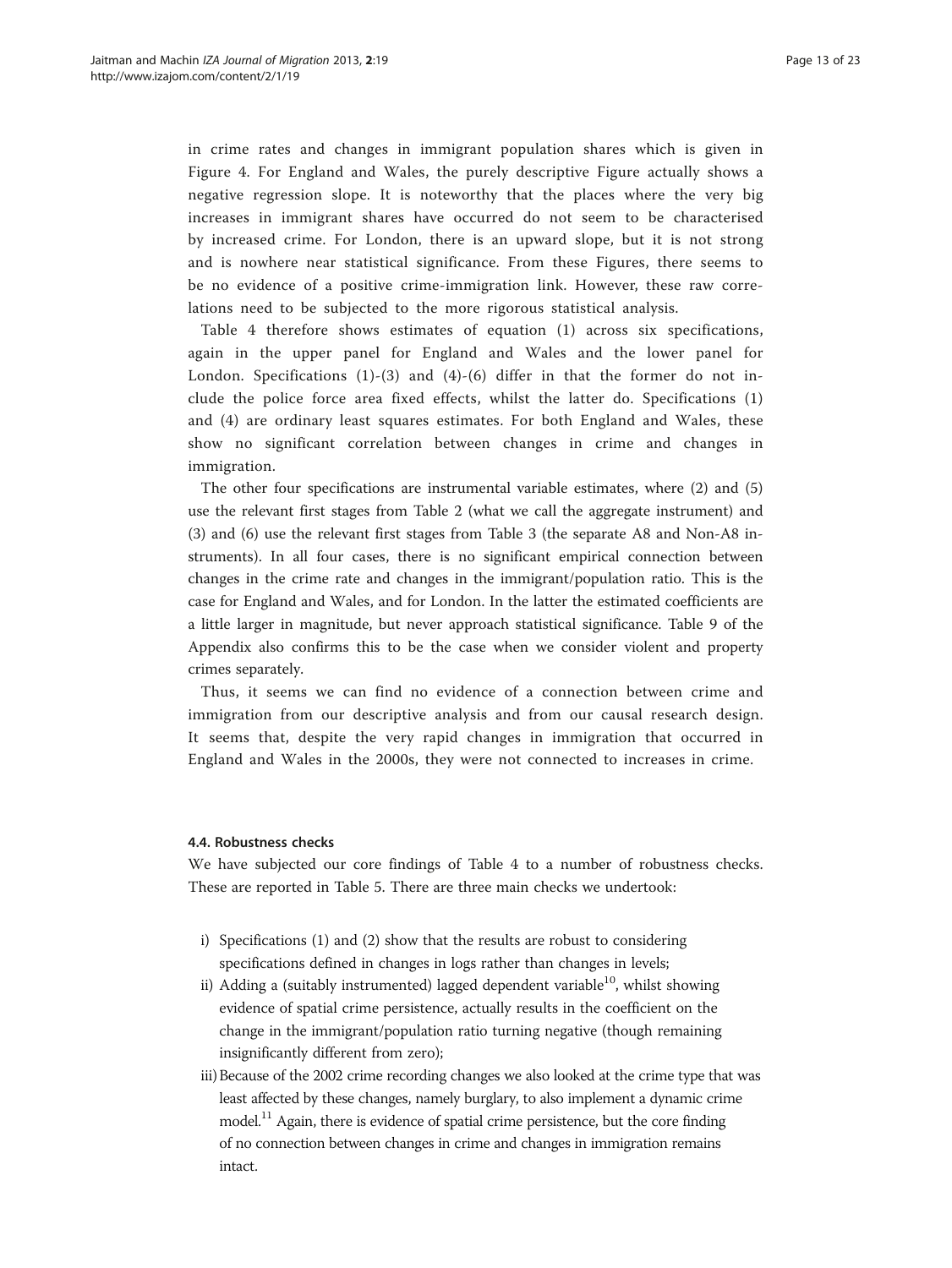#### <span id="page-13-0"></span>Table 5 Robustness checks

|                                          | Annual Population Survey, 2004/5-2010/11 |                          |                  |                       |                 |                          |  |
|------------------------------------------|------------------------------------------|--------------------------|------------------|-----------------------|-----------------|--------------------------|--|
|                                          |                                          | Change in log crime rate |                  | Change in crime rate, |                 | Change in burglary rate, |  |
|                                          |                                          |                          |                  | Crime dynamics        |                 | <b>Burglary dynamics</b> |  |
|                                          | First stage                              | Second stage             | First stage      | Second stage          | First stage     | Second stage             |  |
|                                          | (1)                                      | (2)                      | (3)              | (4)                   | (5)             | (6)                      |  |
| A. England and Wales                     |                                          |                          |                  |                       |                 |                          |  |
| Predicted change in immigrant Share      | 0.586(0.162)                             |                          | 0.555(0.099)     |                       | 0.558(0.097)    |                          |  |
| High historical immigrant share          | $-0.158(0.045)$                          |                          | $-0.055(0.0145)$ |                       | $-0.055(0.014)$ |                          |  |
| Change in immigrant share                |                                          | 0.008(0.060)             |                  | $-0.118(0.101)$       |                 | 0.011(0.017)             |  |
| Change in crime/burglary rate, 2002-2004 |                                          |                          |                  | 0.475(0.124)          |                 | 0.292(0.042)             |  |
| Controls                                 | Yes                                      | Yes                      | Yes              | Yes                   | Yes             | Yes                      |  |
| Police force area fixed effects          | Yes                                      | Yes                      | Yes              | Yes                   | Yes             | Yes                      |  |
| F-test                                   | 14.56                                    |                          | 18.65            |                       | 18.54           |                          |  |
| Sample size                              | 347                                      | 347                      | 347              | 347                   | 347             | 347                      |  |
| <b>B.</b> London                         |                                          |                          |                  |                       |                 |                          |  |
| Predicted change in immigrant share      | 0.761(0.460)                             |                          | 0.726(0.162)     |                       | 0.671(0.136)    |                          |  |
| High historical immigrant share          | $-0.159(0.050)$                          |                          | $-0.055(0.017)$  |                       | $-0.048(0.020)$ |                          |  |
| Change in immigrant share                |                                          | 0.019(0.183)             |                  | $-0.080(0.056)$       |                 | 0.010(0.017)             |  |
| Change in crime/burglary rate, 2002-2004 |                                          |                          |                  | 0.182(0.021)          |                 | 0.266(0.074)             |  |
| Controls                                 | Yes                                      | Yes                      | Yes              | Yes                   | Yes             | Yes                      |  |
| Police force area fixed effects          | Yes                                      | Yes                      | Yes              | Yes                   | Yes             | Yes                      |  |
| F-test                                   | 10.04                                    |                          | 13.70            |                       | 10.21           |                          |  |
| Sample size                              | 33                                       | 33                       | 33               | 33                    | 33              | 33                       |  |

Notes: Weighted by population. High Historical Immigrant Share is a dummy variable equal to one if the Immigrant Share in 1991 Census of the local authority is greater than 0.20. Controls are: population growth, the change in the unemployment rate, the change in the share of males aged 15–39 and a dummy variable for the 33 London boroughs. Robust standard errors in parentheses. In columns 3 and 5 there are two instrumented endogenous variables and the Angrist-Pischke multivariate F-Test of excluded instruments is reported. Burglary and Crime rates are burglary and crime counts divided by total population from the APS.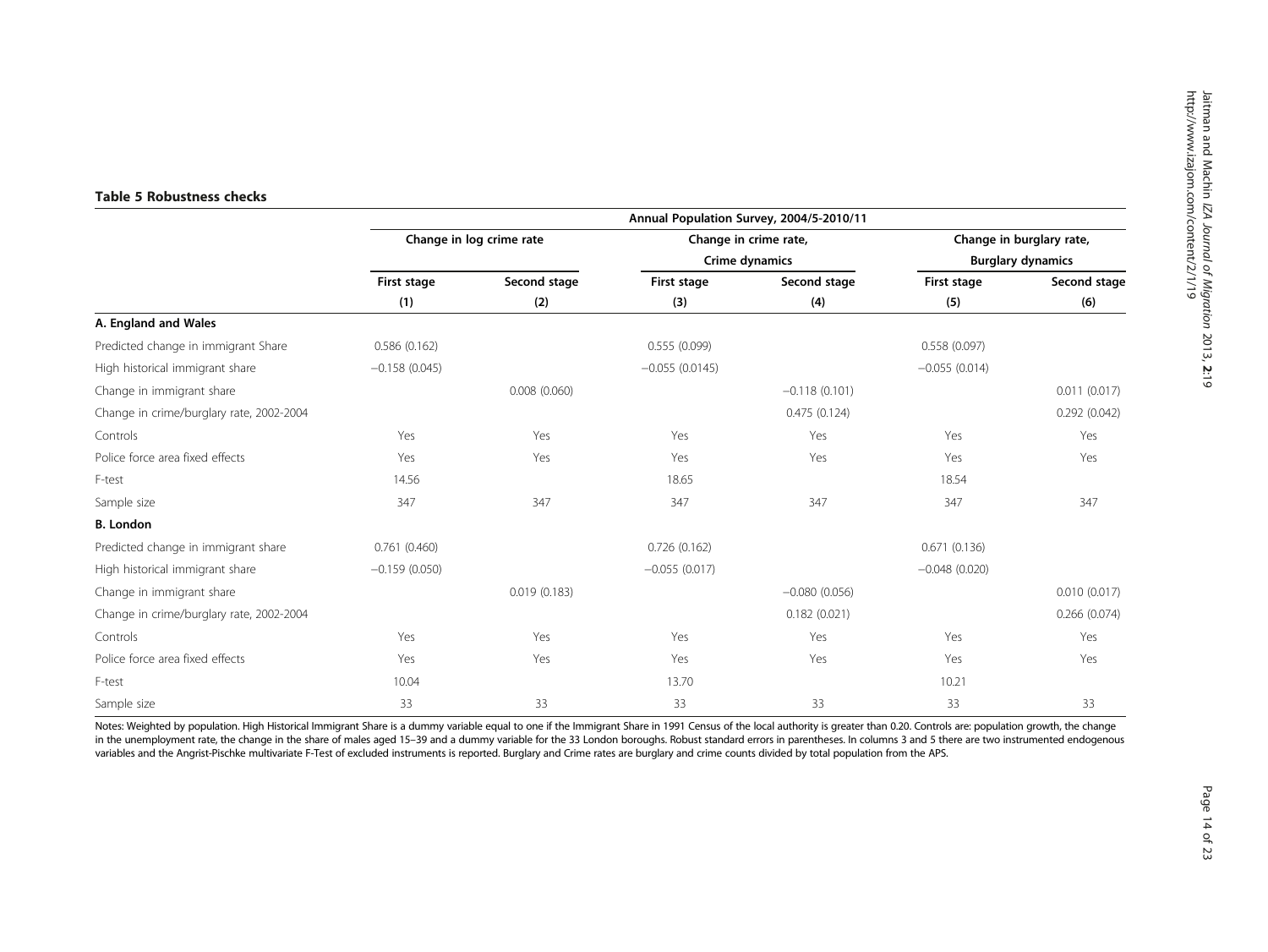|                                            | Dependent variable: change in crime rate<br>Annual Population Survey, 2004/5-2010/11 |                    |                        |              |  |
|--------------------------------------------|--------------------------------------------------------------------------------------|--------------------|------------------------|--------------|--|
|                                            |                                                                                      |                    |                        |              |  |
|                                            |                                                                                      | A8 immigrant share | Non-A8 immigrant share |              |  |
|                                            | <b>First stage</b>                                                                   | Second stage       | First stage            | Second stage |  |
|                                            | (1)                                                                                  | (2)                | (3)                    | (4)          |  |
| A. England and Wales                       |                                                                                      |                    |                        |              |  |
| Predicted change in A8 immigrant share     | 0.289(0.075)                                                                         |                    |                        |              |  |
| Predicted change in non-A8 immigrant share |                                                                                      |                    | 0.627(0.151)           |              |  |
| High historical immigrant share            |                                                                                      |                    | $-0.046(0.014)$        |              |  |
| Change in A8 immigrant share               |                                                                                      | $-0.429(0.275)$    |                        |              |  |
| Change in non-A8 immigrant share           |                                                                                      |                    |                        | 0.045(0.096) |  |
| F-test                                     | 14.91                                                                                |                    | 9.35                   |              |  |
| Controls                                   | Yes                                                                                  | Yes                | Yes                    | Yes          |  |
| Police force area fixed effects            | Yes                                                                                  | Yes                | Yes                    | Yes          |  |
| Sample size                                | 347                                                                                  | 347                | 347                    | 347          |  |
| <b>B.</b> London                           |                                                                                      |                    |                        |              |  |
| Predicted change in A8 immigrant share     | 0.213(0.091)                                                                         |                    |                        |              |  |
| Predicted change in non-A8 immigrant share |                                                                                      |                    | 0.921(0.262)           |              |  |
| High historical immigrant share            |                                                                                      |                    | $-0.054(0.019)$        |              |  |
| Change in A8 immigrant share               |                                                                                      | 0.130(0.469)       |                        |              |  |
| Change in non-A8 immigrant share           |                                                                                      |                    |                        | 0.117(0.130) |  |
| F-test                                     | 5.37                                                                                 |                    | 6.24                   |              |  |
| Controls                                   | Yes                                                                                  | Yes                | Yes                    | Yes          |  |
| Police force area fixed effects            | Yes                                                                                  | Yes                | Yes                    | Yes          |  |
| Sample size                                | 33                                                                                   | 33                 | 33                     | 33           |  |

<span id="page-14-0"></span>

|  |  |  |  |  | Table 6 IV Estimates for A8 and Non-A8 immigrant, separate regressions |  |  |
|--|--|--|--|--|------------------------------------------------------------------------|--|--|
|--|--|--|--|--|------------------------------------------------------------------------|--|--|

Notes: Separate population weighted regressions for A8 and Non-A8 immigrants. High Historical Immigrant Share is a dummy variable equal to one if the Immigrant Share in 1991 Census of the local authority is greater than 0.20. For A8 regressions this dummy is not included as there was no local authorities with high historical A8 immigrant shares. Controls are: population growth, the change in the unemployment rate, the change in the share of males aged 15–39 and a dummy variable for the 33 London boroughs. Robust standard errors in parentheses.

#### 4.5. Separate A8 and Non-A8 effects

In the previous section, we have only distinguished between the A8 group of migrants and other migrants in the first stage regressions. However, it is possible that they are differentially correlated with changes in crime. Thus, in Table 6 we estimate separate regressions using A8 and Non-A8 immigrant/population ratios as explanatory variables. Again we are unable to detect any evidence of a causal crimeimmigration relationship, for either the A8 or Non-A8 groups.

#### 5. Arrests by immigrant status

So far, we have analysed recorded crime data where the crime counts we have are not available broken down by immigrant status. To shed more light on the criminal behaviour of foreigners  $vis-\dot{a}-vis$  natives, we have been able to obtain data on arrests by nationality from the Metropolitan Police Service (MPS), the police force that oversees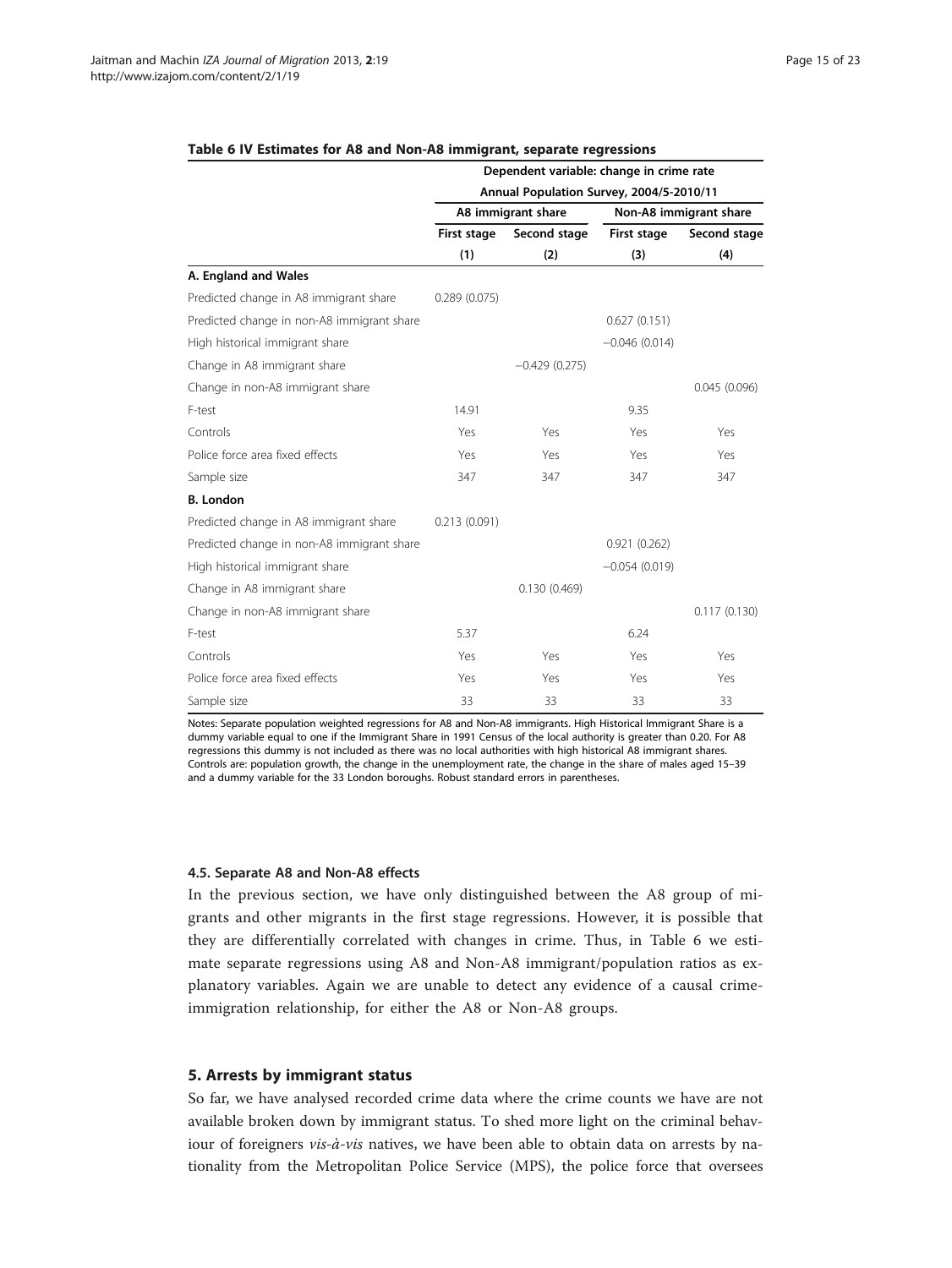|                       |               | Dependent variable: monthly arrest rate                        |               |                 |                 |  |  |  |  |
|-----------------------|---------------|----------------------------------------------------------------|---------------|-----------------|-----------------|--|--|--|--|
|                       |               | Per 1,000 population (June 2009 to June 2012), London Boroughs |               |                 |                 |  |  |  |  |
|                       | (1)           | (2)                                                            | (3)           | (4)             | (5)             |  |  |  |  |
| Non-UK national       | 0.992(0.306)  | 0.720(0.293)                                                   | 0.487(0.265)  | $-0.048(0.212)$ | $-0.222(0.148)$ |  |  |  |  |
| Borough fixed effects | <b>No</b>     | No                                                             | Yes           | No              | Yes             |  |  |  |  |
| Age fixed effects     | <b>No</b>     | <b>No</b>                                                      | No            | Yes             | Yes             |  |  |  |  |
| Immigration offences  | Yes           | Nο                                                             | No            | No              | <b>No</b>       |  |  |  |  |
| Constant              | 2.822 (0.196) | 2.820 (0.196)                                                  | 3.369 (1.030) | 3.287 (0.212)   | 3.943 (0.278)   |  |  |  |  |
| Sample size           | 512           | 512                                                            | 512           | 512             | 512             |  |  |  |  |

<span id="page-15-0"></span>

|  | Table 7 Differential arrest rates by nationality, London, 2009-2012 |
|--|---------------------------------------------------------------------|

Notes: Non-UK national is a dummy variable equal to one when the nationality of the individual is not UK. The Age Fixed Effects are for eight age bands: 0 to 9, 10 to 15, 16 to 24, 25 to 34, 35 to 49, 50 to 64, 65 to 74 and older than 74. Sample size is the number of cells (a cell is a combination of nationality status: either UK or Non-UK, age band and borough). Robust standard errors in parentheses. Data on arrests from the Metropolitan Police Service and population from the APS.

policing in 32 boroughs of London.<sup>12</sup> We can thus present a brief empirical case study of London where we can study arrest rates of immigrants and natives.

We have monthly data covering the time period June 2009 to June 2012. For the 32 London boroughs we have counts of arrests broken down by nationality and age. We use APS data to construct arrest rates for UK nationals and Non-UK nationals by borough and age range (0 to 9, 10 to 15, 16 to 24, 25 to 34, 35 to 49, 50 to 64, 65 to 74 and over 75 years old). $^{13}$ 

The overall monthly arrest rate for immigrants is significantly higher at 3.8 arrests per 1000 population than that for the 2.8 arrests per 1000 population for UK nationals to 3.5 arrests per 1000 population for Non-UK nationals. However, this includes arrests for immigration related offences, so it seems natural to exclude these. Nonetheless, the arrest rate is still significantly higher by 0.7 arrests per 1000 (from 2.8 arrests per 1000 population for UK nationals to 3.5 arrests per 1000 population for Non-UK nationals). The crimes for which people were arrested are similar in their profile for both groups, with assault and theft arrests ranking first and second for Non-UK and UK nationals.

It might be tempting to conclude from this that arrest rates are higher among Non-UK nationals. However, there is another important feature to consider, in that the demographic structures of the two groups are different, particularly with respect to age. As crime is committed more by younger people this need to be taken into account. The age distribution of the population is very different for UK and Non-UK nationals, as most of the Non-UK nationals are in their mid 20s to mid 30s, the age in which arrests are higher.

In Table 7 we therefore pool the eight age groups by the two nationality groups across the 32 London boroughs and estimate an arrest rate equation, first only including a nationality status dummy, then borough fixed effects and then age range fixed effects. The first two specifications just reproduce the significant positive associations described before. Inclusion of the borough fixed effects reduces the gaps, but it remains positive and significant (at the 10 percent level). However, the age controls matter and completely wipe out the positive effects as seen in specifications (4) and (5). Table 10 of the Appendix shows the differential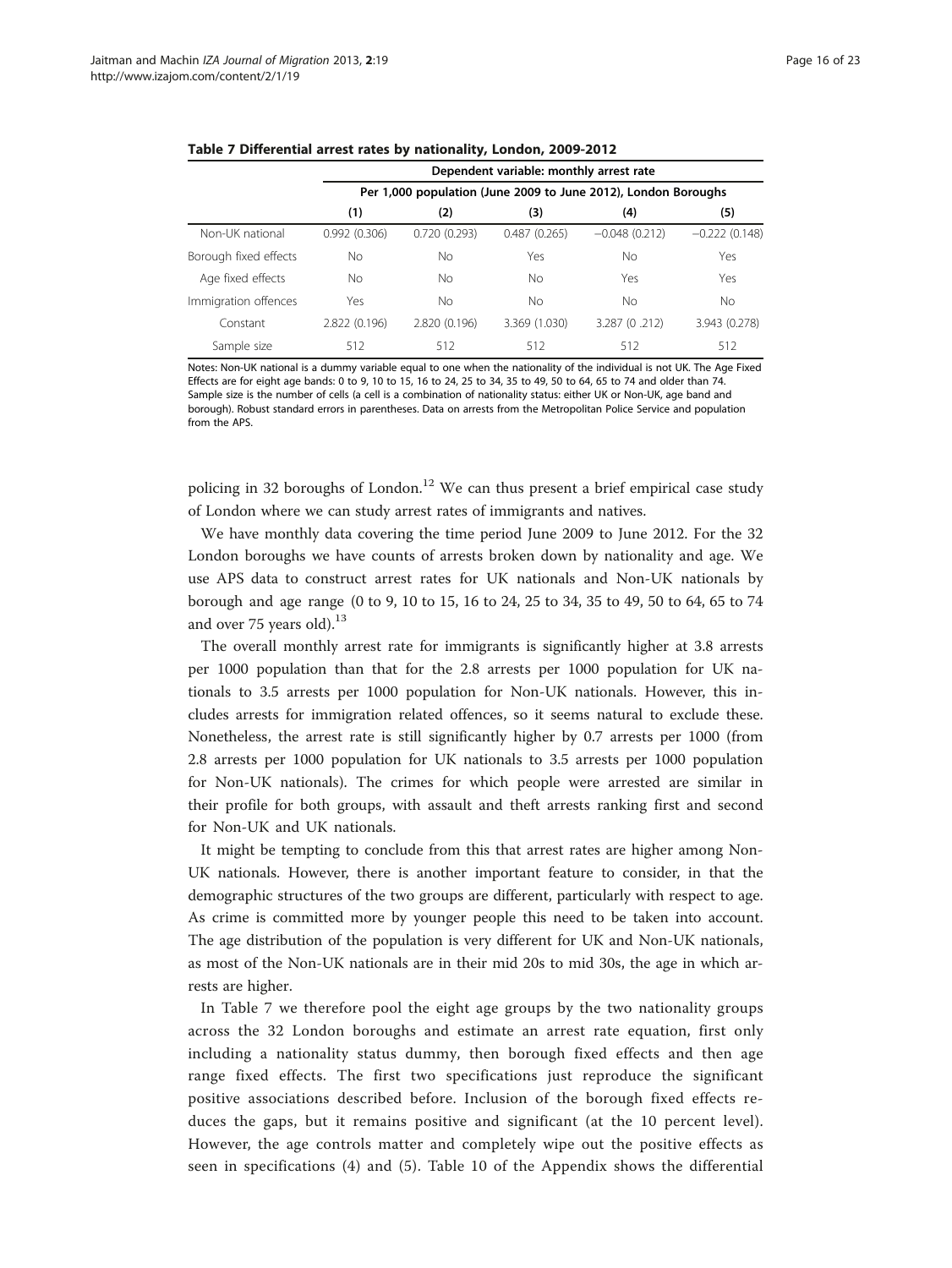<span id="page-16-0"></span>arrest rates for violent and property offences. The findings are the same as for total offences: a significant higher arrest rate for Non-UK nationals disappears once we control for age.

Thus, it is not that foreign nationals are arrested more, but the fact that they are concentrated in young ages and crime is higher amongst younger people. This is in line with the notion that immigrants' criminal behaviour is actually comparable to that of natives. The arrests case study of London thus corroborates the overall findings from our spatial econometric analysis and confirms we are unable to detect evidence of a positive crime-immigration link.

## 6. Conclusions

In this paper we offer some new evidence on whether one can detect an empirical connection between crime and immigration. To do so, we consider the very significant changes in immigration that occurred in England and Wales over the 2000s, where the share of immigrants in the total population rose by over 60 percent between the 2001 and 2011 Census years. With this change came a significant change in the composition of immigrants as the opening up to the A8 countries in 2004 resulted in a big immigration increase to England and Wales from countries where the prior number of immigrant settlements was relatively low.

In our modelling approach, we are careful to ensure that we are able to implement the enclave instrument traditionally used in the immigration research area in an effective way. For that purpose we have to define a start year after the opening up to A8 migration. When we do so, we find that the enclave instrument predicts well as the new migrants formed enclaves rapidly. Adopting this empirical approach to implement a causal research design, and contrary to the 'immigration causes crime' populist view expressed in some media and political debate, we find no evidence of an average causal impact of immigration on criminal behaviour. This is also the case when we study A8 and Non-A8 immigration separately. We also study London by itself as the immigration changes there were very dramatic. Again, we find no causal positive impact of immigration on crime from our spatial econometric analysis and also present evidence from unique data on arrests of natives and immigrants which as well shows no immigrant differences in the likelihood of being arrested.

#### Endnotes

<sup>1</sup>On housing markets and immigration see Saiz ([2007](#page-22-0)) for US evidence and Sa ([2011](#page-22-0)) for UK evidence. For evidence (respectively for the US and UK) on use of health services see Borjas and Hilton ([1996\)](#page-22-0) and Wadsworth ([2013](#page-22-0)). Reviews of the research on welfare benefits are given in Barrett and McCarthy ([2008](#page-22-0)) and on crime in Bell and Machin [\(2013\)](#page-22-0).

 $2$ See Table 8 of the Appendix for more details on the sub-groups of immigrants.

<sup>3</sup>Apart from the A8 countries, Cyprus (excluding that part of the country under Turkish control) and Malta also joined the European Union.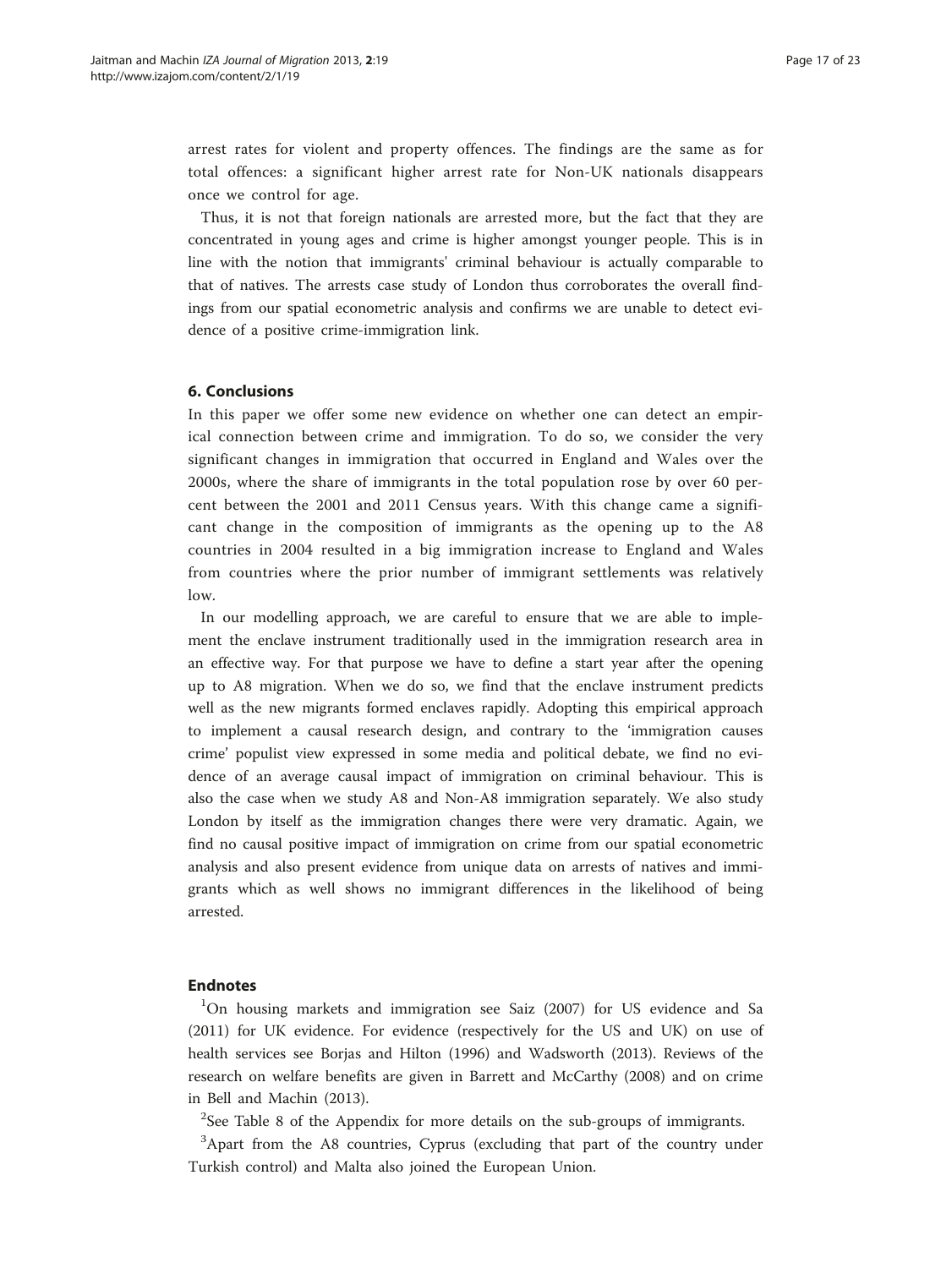<sup>4</sup>The 17 groups are: Ireland, European Union countries as of 2001, A8 countries, Rest of Europe, India, Pakistan, Bangladesh, Sri Lanka, Rest of Asia, Kenya, South Africa, Ghana, Rest of Africa, Jamaica, North America, Rest of America and Oceania.

5 2004 corresponds to the financial year 2004/5 and 2011 to the 2010/2011. The relative share in the horizontal axis is calculated considering the average distribution in 2004/5 and 2005/6 to gain precision, but the results also hold when considering only the 2004/5 cross-section.

6 There are 348 local authorities in England and Wales.

<sup>7</sup>This excludes one very small local authority – the Isles of Scilly – for which sample sizes were just too small.

<sup>8</sup>The control variables we include in the differenced equations are: population growth, the change in the unemployment rate, the change in the share of males aged 15–39 and a dummy variable for the 33 London boroughs, the latter allowing for differential trends between London and the rest of the country. For more precise definitions, and sources, see the Appendix B: Data Appendix.

<sup>9</sup>We also estimated specifications (3) and (4) using a nationality based immigration variable (instead of country of birth). This is available only for the APS and the instrument performs reasonably well, producing qualitatively similar though numerically a little smaller results, and the estimates are on the margins of significance in the London specifications (see Table [2](#page-8-0) of Jaitman and Machin [2013,](#page-22-0) for these estimates).

<sup>10</sup>We are severely constrained in this exercise by the crime recording changes that came into place first in the 2002 recording year with the adoption of the National Crime Recording Standard by the 43 police forces in England and Wales. This means that there are no available comparable crime records before then (see Jaitman and Machin ([2013](#page-22-0)) for more details on the recording changes). So the lagged dependent variable is the change in crime between 2002 and 2004. In a first differenced specification the coefficient on the lag is biased and so we need to instrument it which we do using the 2002 crime rate. This is strongly correlated – the F-test of this first stage regression was 13.7 for England and Wales and 132.68 for London. Regarding the first stage for the change in the immigrant share, we find no evidence that the settlement patterns of immigrants are correlated with the 2002 area crime rates – the relevant coefficient estimates (standard errors) were 0.036 (0.064) for England and Wales and −0.155 (0.155) for London.

<sup>11</sup>See Simmons et al. ([2003\)](#page-22-0) for evidence that burglary was less affected by the crime recording changes as compared to other crimes (notably violent crimes).

 $12$ There is a separate police force for the 33rd borough, the City of London.

 $13$ The reason for using APS rather than Census data is that the way nationality is defined by the police is much closer to the APS definition. See Appendix B: Data Appendix for more information.

#### Appendix A: Additional Figures and Tables

This Appendix includes a number of additional Figures (Figure 5) and Tables (Tables 8, 9 and 10) referred to in the text of the main body of the paper.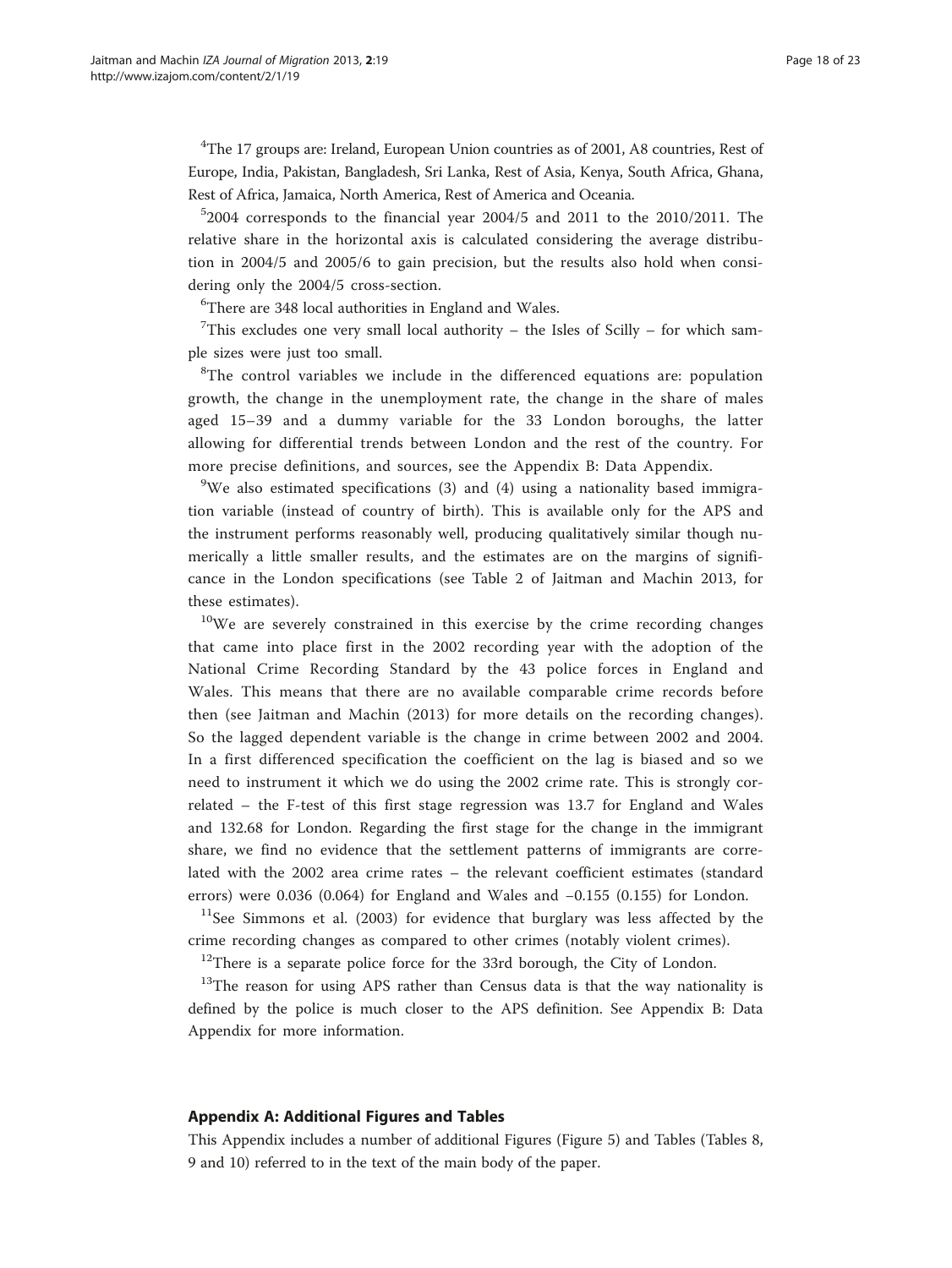

|                      | <b>Census, 2001</b> | APS, 2004/5 | Census, 2011 |
|----------------------|---------------------|-------------|--------------|
| A. England and Wales |                     |             |              |
| Immigrant share      | 0.089               | 0.096       | 0.134        |
| Of which:            |                     |             |              |
| Ireland              | 0.106               | 0.085       | 0.053        |
| <b>EU 15</b>         | 0.126               | 0.126       | 0.107        |
| A8                   | 0.020               | 0.033       | 0.116        |
| Rest Europe          | 0.041               | 0.068       | 0.054        |
| Asia                 | 0.390               | 0.380       | 0.383        |
| Africa               | 0.170               | 0.207       | 0.178        |
| America              | 0.118               | 0.075       | 0.089        |
| Oceania              | 0.029               | 0.027       | 0.020        |
|                      |                     |             |              |
| Unemployment rate    | 0.052               | 0.047       | 0.062        |
| Young males rate     | 0.170               | 0.171       | 0.167        |
| Population           | 215540              | 218004      | 234643       |
| Total crime rate     | 0.103               | 0.097       | 0.065        |

## Table 8 Summary Statistics from Census 2001 and 2011, and APS 2004/5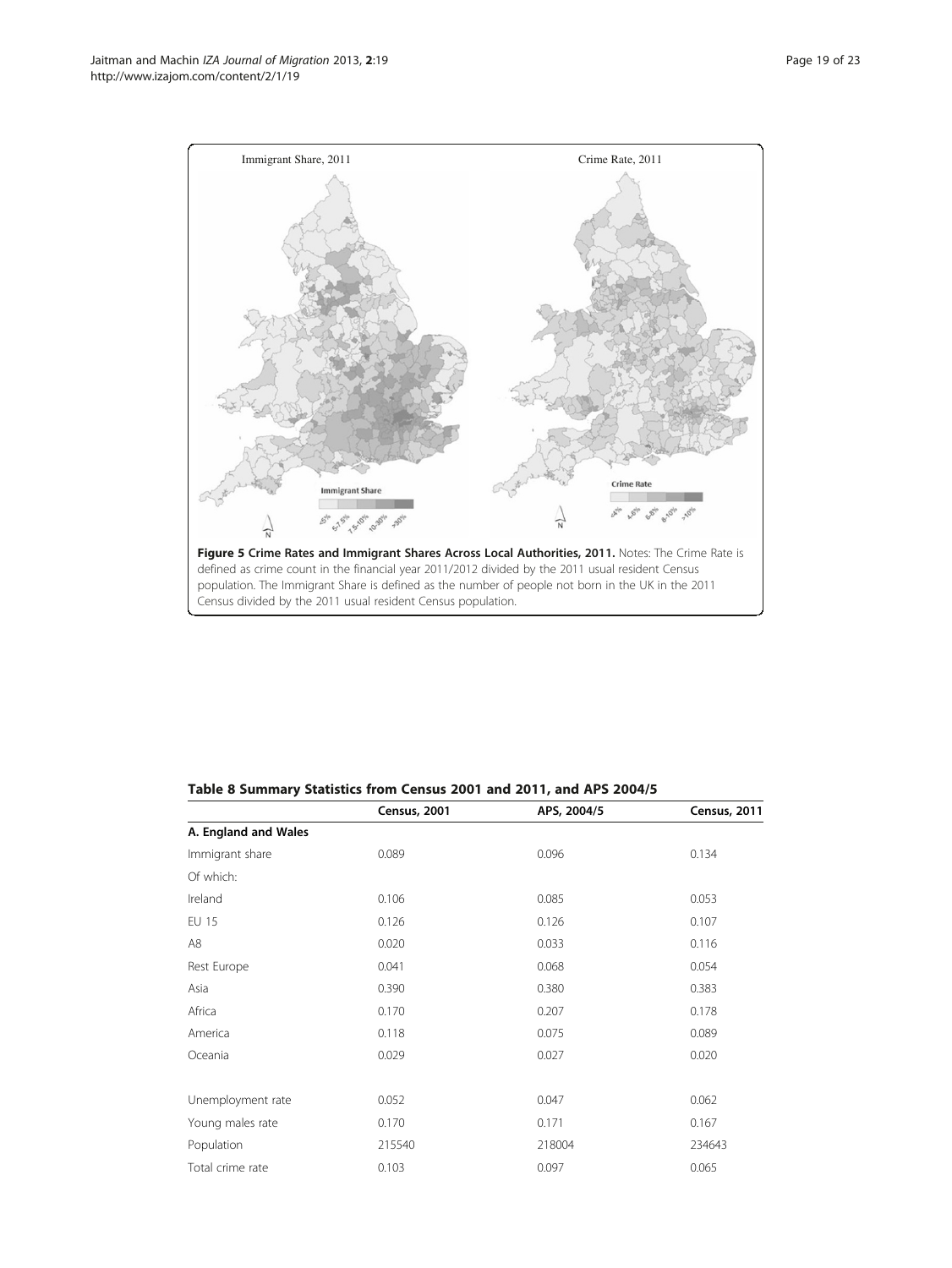|                   | <b>Census, 2001</b> | APS, 2004/5 | Census, 2011 |
|-------------------|---------------------|-------------|--------------|
| <b>B.</b> London  |                     |             |              |
| Immigrant share   | 0.271               | 0.300       | 0.367        |
| Of which:         |                     |             |              |
| Ireland           | 0.082               | 0.061       | 0.043        |
| EU 15             | 0.107               | 0.117       | 0.108        |
| A8                | 0.020               | 0.042       | 0.102        |
| Rest Europe       | 0.050               | 0.094       | 0.076        |
| Asia              | 0.335               | 0.317       | 0.327        |
| Africa            | 0.242               | 0.245       | 0.210        |
| America           | 0.129               | 0.087       | 0.108        |
| Oceania           | 0.035               | 0.036       | 0.027        |
|                   |                     |             |              |
| Unemployment rate | 0.065               | 0.071       | 0.073        |
| Young males rate  | 0.199               | 0.215       | 0.208        |
| Population        | 233383              | 238585      | 266601       |
| Total crime rate  | 0.134               | 0.123       | 0.087        |

#### Table 8 Summary Statistics from Census 2001 and 2011, and APS 2004/5 (Continued)

Notes: Local Authority means weighted by population. Crime counts from Data.gov.uk with data provided by the 43 police force areas in England and Wales. Data from 2001 and 2011 Census is from the ONS. For the APS data we used the special licence dataset. Young Males Rate is males aged 15–39 over population and the unemployment rate is defined as those unemployed over the economically active population aged 16–64. The crime rates in the 2001 column use the crime counts of 2002, first year of the actual crime recording system.

#### Table 9 Changes in Crime and Immigration by Crime Types

|                                 | Dependent variable: change in crime rate |                      |                |  |  |  |  |
|---------------------------------|------------------------------------------|----------------------|----------------|--|--|--|--|
|                                 | Annual Population Survey, 2004/5-2010/11 |                      |                |  |  |  |  |
|                                 | <b>Total crime</b>                       | <b>Violent crime</b> | Property crime |  |  |  |  |
|                                 | IV                                       | IV                   | IV             |  |  |  |  |
|                                 | (1)                                      | (2)                  | (3)            |  |  |  |  |
| A. England and Wales            |                                          |                      |                |  |  |  |  |
| Change in immigrant share       | 0.007(0.078)                             | $-0.010(0.021)$      | 0.017(0.062)   |  |  |  |  |
| Controls                        | Yes                                      | Yes                  | Yes            |  |  |  |  |
| Police force area fixed effects | Yes                                      | Yes                  | Yes            |  |  |  |  |
| Sample size                     | 347                                      | 347                  | 347            |  |  |  |  |
| <b>B.</b> London                |                                          |                      |                |  |  |  |  |
| Change in immigrant share       | 0.120(0.088)                             | 0.011(0.019)         | 0.109(0.077)   |  |  |  |  |
| Controls                        | Yes                                      | Yes                  | Yes            |  |  |  |  |
| Police force area fixed effects | Yes                                      | Yes                  | Yes            |  |  |  |  |
| Sample size                     | 33                                       | 33                   | 33             |  |  |  |  |

Notes: As for Table [4.](#page-11-0) Total crime is the sum of Property and Violent Crime. Property Crimes include burglary, theft and criminal damage, while Violent Crimes include violence against the person and robbery. Crime rates are obtained dividing the crime counts by total population from the APS.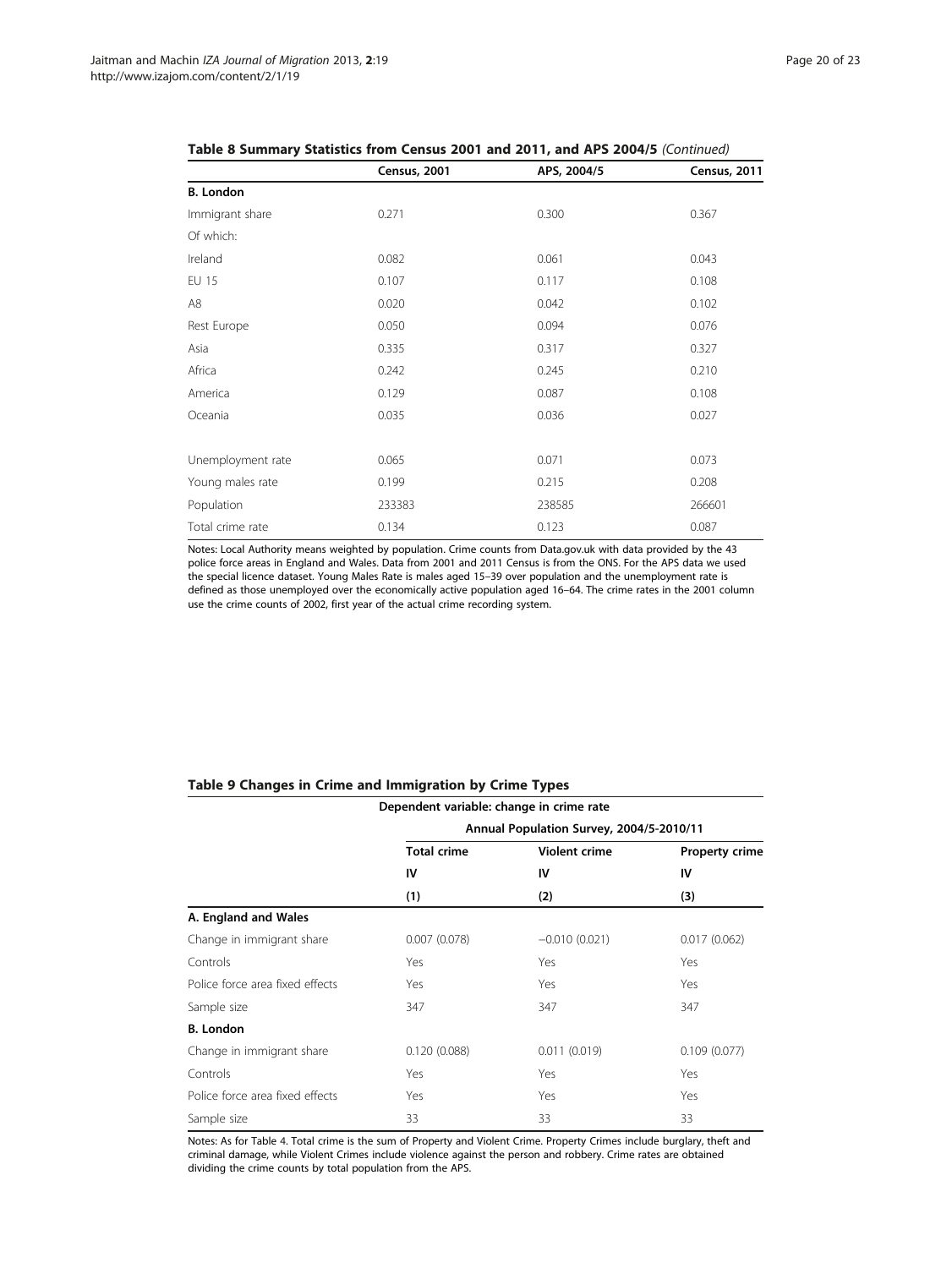<span id="page-20-0"></span>Table 10 Differential arrest rates by Nationality and offence type, London, 2009-2012

|                           | Dependent variable: monthly arrest rate per 1,000 population<br>(June-2009 / June-2012), London Boroughs |                 |                               |                          |               |               |
|---------------------------|----------------------------------------------------------------------------------------------------------|-----------------|-------------------------------|--------------------------|---------------|---------------|
|                           | <b>Violent offences</b>                                                                                  |                 |                               | <b>Property offences</b> |               |               |
|                           | (1)                                                                                                      | (2)             | (3)                           | (4)                      | (5)           | (6)           |
| Non-UK national           | 0.270(0.099)                                                                                             | $-0.032(0.071)$ | $-0.091(0.057)$ 0.277 (0.099) |                          | 0.095(0.075)  | 0.055(0.050)  |
| Borough fixed effects     | No.                                                                                                      | No              | Yes                           | No                       | Νo            | Yes           |
| Age band fixed effects No |                                                                                                          | Yes             | Yes                           | Nο                       | Yes           | Yes           |
| Immigration offences      | No.                                                                                                      | Nο              | No                            | Nο                       | No            | No            |
| Constant                  | 1.160 (0.072)                                                                                            | 1.400 (0.092)   | 1.749 (0.134)                 | 0.693(0.052)             | 1.123 (0.084) | 1.280 (0.083) |
| Sample size               | 512                                                                                                      | 512             | 512                           | 512                      | 512           | 512           |

Notes: As for Table [7.](#page-15-0) Property Offences include burglary, theft and criminal damage, while Violent Offences include violence against the person and robbery.

#### Appendix B: Data Appendix

#### B1. Administrative units

We construct 348 administrative units that are comparable over time, accounting for the administrative changes that took place in 2009. The main units of analysis are the Local Authorities (LAs) of England and Wales, over the decade 2001–2011.

#### B2. Socio-demographic variables

The sources with data at LA level for the period under study are: the Population Census (we use 1991, 2001 and 2011) and the Annual Population Survey (APS) for the inter-Census years (we use yearly waves from April-2004/March-2005 to April-2010/March-2011). LA disaggregation is available since 2004 in the special licence dataset of the APS. In the survey there is no data for the least populated LA (Isles of Scilly). We employ the remaining 347 comparable spatial units.

The base population is the 'usual resident population' which refers to people who live in the UK for 12 months or more, including those who have been resident for less than 12 months but intend to stay for a total period of 12 months or more. The usual resident population is the denominator for all the shares over population that we study.

The main immigration variable is country of birth, which is available in all the Census and the APS in the period that we study. However, the availability of data in terms of disaggregation by countries of origin varies within and across sources. We split the immigrant population in groups that could be tracked both for the Census and APS over time. We grouped the immigrants in the following countries/regions of origin: Ireland, European Union member countries as of 2001, A8 accession countries, Rest of Europe, India, Pakistan, Bangladesh, Sri Lanka, Rest of Asia, Kenya, South Africa, Ghana, Rest of Africa, Jamaica, North America, Rest of America and Oceania. The A8 countries who gained accession in May 2004 are: Czech Republic, Estonia, Hungary, Lithuania, Latvia, Poland, Slovakia and Slovenia. We include the A2 countries (Bulgaria and Romania) and Cyprus and Malta in the Rest of Europe category.

The immigrant share is defined as the immigrant population divided by the total population. Population growth refers to the growth of the total usual resident population. The unemployment rate is defined as the number of unemployed divided by the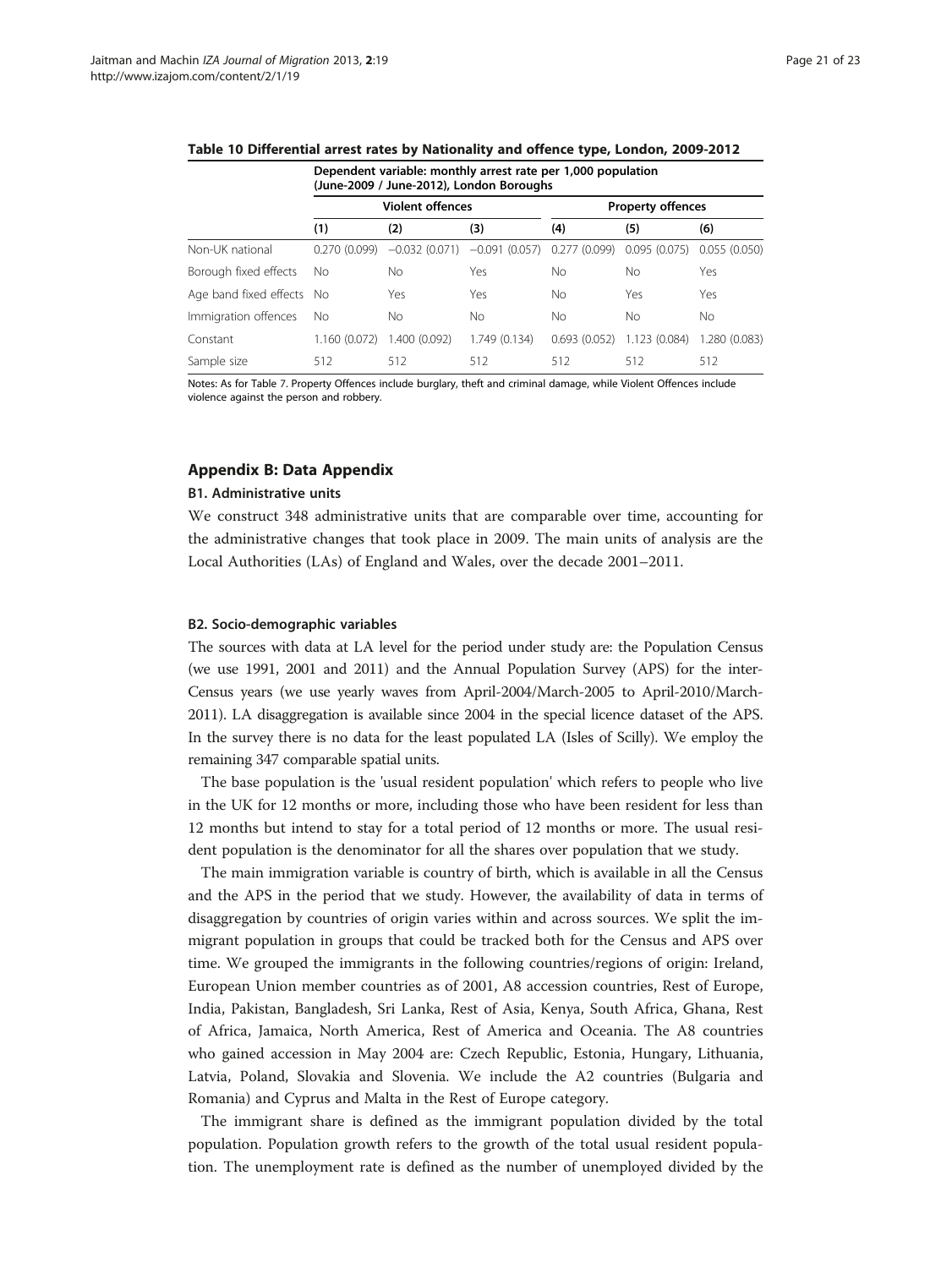economically active population aged 16 to 64 years old. The young male population share is the ratio of the males aged 15–39 to the total population.

#### B3. Crime variables

The data on notifiable offences is from Data.gov.uk, supplied by the 43 police forces in England and Wales (we do not consider crimes recorded by other forces such as the British Transport Police). Total notifiable offences are available for every LA and are classified in the major type of offences: burglary, robbery, theft and handling stolen goods, violence against a person, sexual offences, drugs, fraud and forgery and other offences. We redefine total crime as the sum of violent crimes (violence against the person, sexual offences and robbery) and property crimes (burglary, theft and criminal damage).

Notifiable offences are consistently available since the fiscal year 2002/2003. Unfortunately we cannot use previous crime records due to changes in the recording system: in April 1998 the Home Office Counting Rules for recorded crime were expanded; and in April 2002 the National Crime Recording Standard (NCRS) was introduced across England and Wales.

In England and Wales crime is estimated to have increased by 10 percent (12 percent in the Metropolitan Police area) in the year of the introduction of NCRS. Violent crimes where the most affected, and burglaries the least affected category (see Simmons et al. [2003,](#page-22-0) and Jaitman and Machin [2013,](#page-22-0) for more details). To convert the crime counts into rates we divided the notifiable offences by the total usual resident population.

Through a Freedom of Information Act request we obtained a dataset on arrest counts for the 32 boroughs of the Metropolitan Police area. The records are monthly and start in April 2008. The data comes broken down by nationality (self-reported by the detainee), age, offence, month and borough. We are only able to use this data by nationality since June 2009 when the nationality field started to be mandatory. The dataset includes a list of 200 offences, which we grouped in the same categories as the recorded crime data. To convert the arrest counts into arrest rates, we divide the arrests by total population according to nationality status. We used the APS nationality variable as it is the self-reported by the respondent as it is in the case of the detainees.

#### B4. Construction of instrumental variables

To predict the change in the share of immigrants for the 2001–2011 period we use the Census immigrant count by country of birth of each of the 17 country/region groups previously defined, calculate their distribution across the 347 spatial units in 2001 and multiply each distribution by the 2001–2011 inflow of immigrants to the UK from the respective country. We divide the predicted inflow by the 2001 population. Then we add up the predicted inflow of the 17 groups to instrument the actual change in immigrant share per spatial unit.

To predict the change in the share of immigrants for the 2004/5-2010/11 period we use the APS and follow the same procedure, using as base distribution the average between 2004/5 and 2005/6 waves to increase precision. The A8 and Non-A8 IV is constructed in the same way, but only using the relevant groups for each case from the 17 categories.